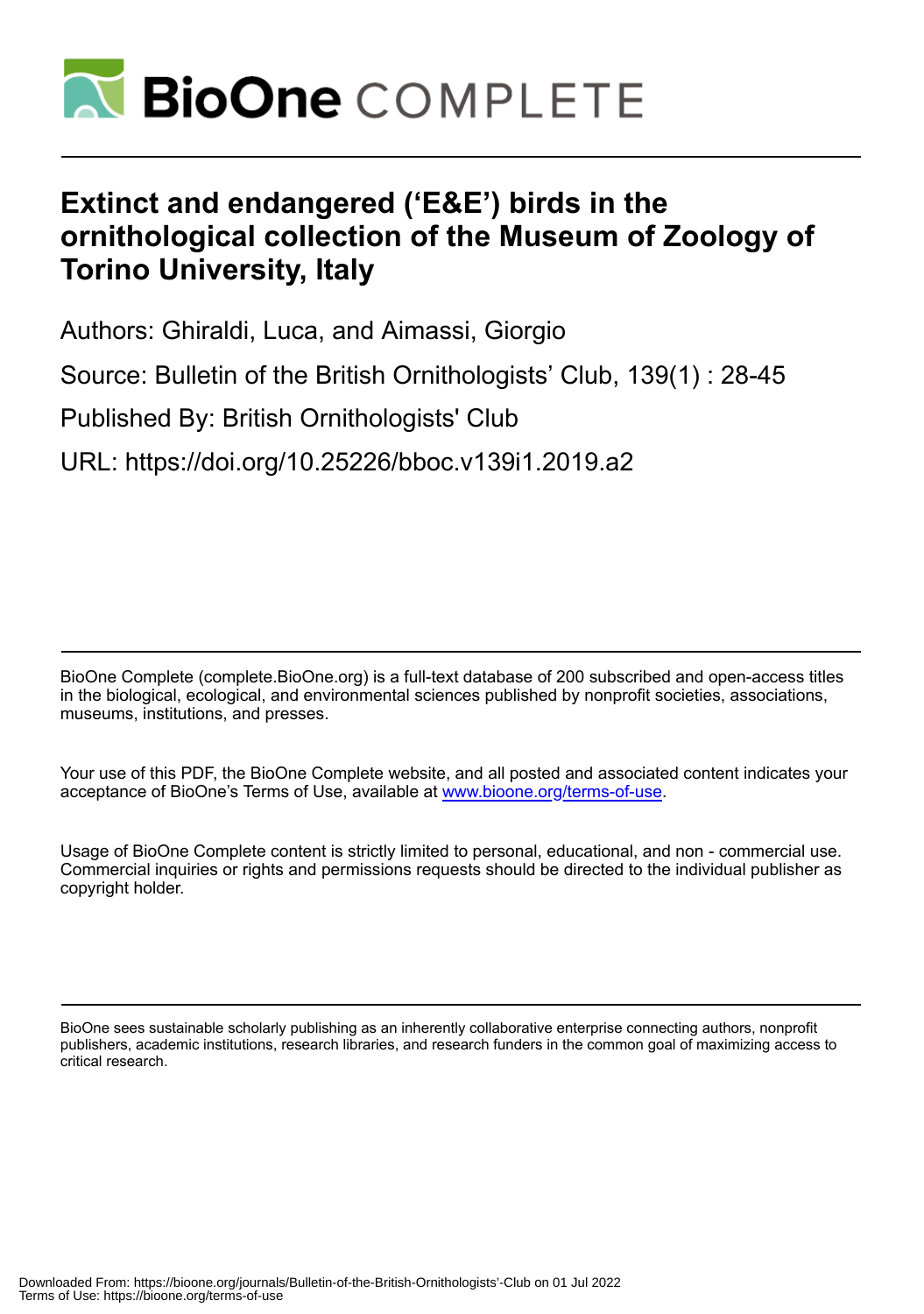# **Extinct and endangered ('E&E') birds in the ornithological collection of the Museum of Zoology of Torino University, Italy**

*by Luca Ghiraldi & Giorgio Aimassi*

*Received 6 September 2018; revised 7 December 2018; published 15 March 2019 [htp://zoobank.org/](http://zoobank.org/urn:lsid:zoobank.org:pub:30C37132-7B59-435B-A85B-B74D808ECFFE )urn:lsid:zoobank.org:pub:DF988420-895D-4A9C-AFBF-C7DAD5AF9C0E*

Summary.—The historical ornithological collection of the Museum of Zoology of Torino University, now hosted at the Museo Regionale di Scienze Naturali di Torino, Italy (MRSN), includes more than 21,000 bird specimens and 500 complete skeletons representing *c*.6,000 taxa. The IUCN Red List of threatened species lists 256 bird species as either extinct or endangered ('E&E') from throughout the world. To provide a list of those species that should receive special care, a well-established methodology was applied to produce a list of 12 extinct and 36 endangered species held in the MRSN collection. Some of them, particularly those from New Zealand, although it is unclear where they were acquired, are remarkable for being amongst the first bird specimens to have arrived in European museums.

Natural history museums play a fundamental role in disseminating knowledge and understanding of Earth's biodiversity. Specimens held in these collections have always had an important educational role, providing data concerning the biology, ecology and conservation of species. Moreover, they can represent records of inestimable value, e.g. the physical evidence of localities that have experienced drastic changes in environmental conditions over time. They are therefore invaluable to scientifc studies, permiting comparative analyses as to how species have changed over time in terms of morphometrics, abundance and / or distribution. Furthermore, due to modern techniques of extraction and analysis of DNA fragments and stable isotopes, it is possible to undertake molecular studies even of very old specimens. These materials assume even greater importance in the case of extinct and endangered ('E&E') species, for which they are irreplaceable (Adams *et al*. 2003). Consequently, they must be kept with great care, using special precautions and protocols to optimise their use and conservation (Knox & Walters 1994, Adams *et al*. 2003). Moreover, Cooper & Steinheimer (2003) highlighted the importance of inventories of these specimens, to alert the scientifc community to the existence of such materials.

Many important European natural history museums have already published catalogues of their 'E&E' bird species (Stresemann 1954, Jouanin 1962, Howes 1969, Benson 1972, Fisher 1981, Knox & Walters 1994, Boev 2003, Mlíkovský & Sutorová 2010, Mlíkovský 2012, Gouraud 2014). However, in Italy the situation is problematic, due partly to the lack of a national museum (Andreone *et al*. 2014). The existence of more than 70 natural history museums, some of international importance but managed by diferent institutions, has impeded the development of a unifed catalogue. The frst atempt to compile a list of extinct and rare birds involved those held in the museums of Milano, Genova and Firenze (Violani *et al*. 1984); a second efort was made under the umbrella of the project 'VerTex' (Vertebrata Extincta) to census specimens of 'E&E' vertebrates stored in Italian natural history museums (Nicolosi *et al*. 2013). Unfortunately, this project was discontinued in 2013 due to lack of funds. The most recent project, 'Extinction, stories of disasters and other

© 2019 The Authors; *This is an open‐access article distributed under the terms of the Creative Commons Atribution-NonCommercial Licence, which permits unrestricted use,* 

ISSN-2513-9894 (Online)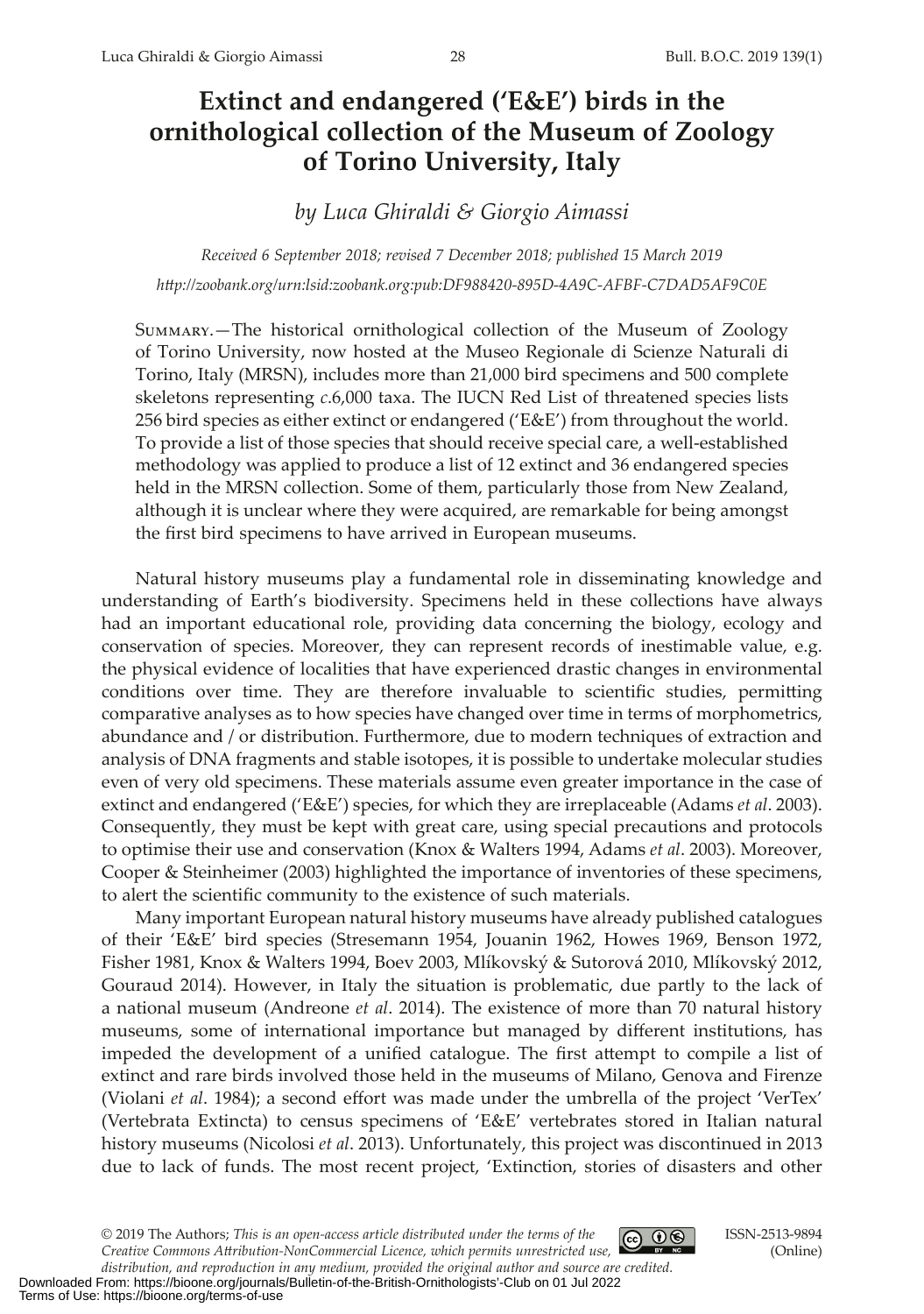opportunities', funded by the Ministry of Education, University and Research, commenced in 2015 and remains in progress.

The present work, which forms part of the later project, catalogues 'E&E' avian species in the collection of the Museum of Zoology of Torino University (MZUT AV), now hosted at the Museo Regionale di Scienze Naturali (MRSN, Torino, Italy). The historical collection contains more than 21,000 bird specimens and almost 500 complete skeletons, representing approximately 6,000 taxa. They are the result of collecting activities, exchanges, donations and purchases between the early 19th century and the second decade of the 20th century (Salvadori 1915, Tortonese 1957, Elter 1986).

Following the IUCN Red List of threatened species (BirdLife International 2018), the MZUT AV collection holds 259 threatened taxa (totalling 610 specimens), of which 12 are Extinct (EX), 39 Critically Endangered (CR), 56 Endangered (EN) and 152 Vulnerable (VU). As recommended by Adams *et al*. (2003), we applied a further selection to include only those species that meet specifc quantitative criteria proposed by the IUCN Red List. Under the CR category we included only those species with small and fragmented ranges (B1 <100 km<sup>2</sup> ) or small and declining populations (C <250 mature individuals), whereas in the categories EN and VU those species included are numerically rare in the wild (D1 <250 and D1 <1,000 mature individuals for EN and VU, respectively). Under these criteria, threatened taxa in the MZUT AV collection number 20 CR, two EN and six VU.

In the CR category, we added two additional species that meet criteria A2—Magenta Petrel *Pterodroma magentae* and Kakapo *Strigops habroptila*—because despite failing to meet the other criteria and having populations in recovery, they are both confned to single islands with tiny populations (BirdLife International 2018). Moreover, the Magenta Petrel specimen is the species' holotype.

Under EN, we also added three species that meet criteria B1 and C2: Tahiti Reed Warbler *Acrocephalus cafer*, Akiapolaau *Hemignathus wilsoni* and Grey-breasted Parakeet *Pyrrhura griseipectus*. The frst two were included because they each have a very small population and distribution, being now rare, restricted to a single island and experiencing ongoing declines in range and habitat quality (BirdLife International 2018); the third because it is represented by type specimens.

Finally, we added three species that meet criteria D2 to the VU list: Stitchbird *Notiomystis cincta*, Trindade Petrel *Pterodroma arminjoniana* and Masatierra Petrel *P. deflippiana*. Although they each have a population larger than 1,000 individuals, their breeding ranges are very restricted and are therefore highly susceptible to stochastic events or human impacts (BirdLife International 2018). Moreover, specimens of both *Pterodroma* represent the species' type series.

Here we provide separate lists for 'E&E' species following the taxonomy and nomenclature of del Hoyo & Collar (2014, 2016). We also present, where possible, information on the provenance of specimens (exploratory voyages, trade and commerce, exchange with other scientifc institutions) from original labels, manuscript catalogues in the museum's library, or the printed catalogue of the historical ornithological collection (Elter 1986).

Some of the species mentioned herein, especially those from New Zealand, are remarkable as they represent among the frst specimens of their species to arrive in Europe and, although their origin is uncertain, they evidence the fact that many travellers and scientists, including John Gould, sold or exchanged part of their materials to specialised dealers as Gustav Adolph Frank of Amsterdam (Jansen & Mije 2015).

© 2019 The Authors; *This is an open‐access article distributed under the terms of the Creative Commons Atribution-NonCommercial Licence, which permits unrestricted use,* 

ISSN-2513-9894 (Online)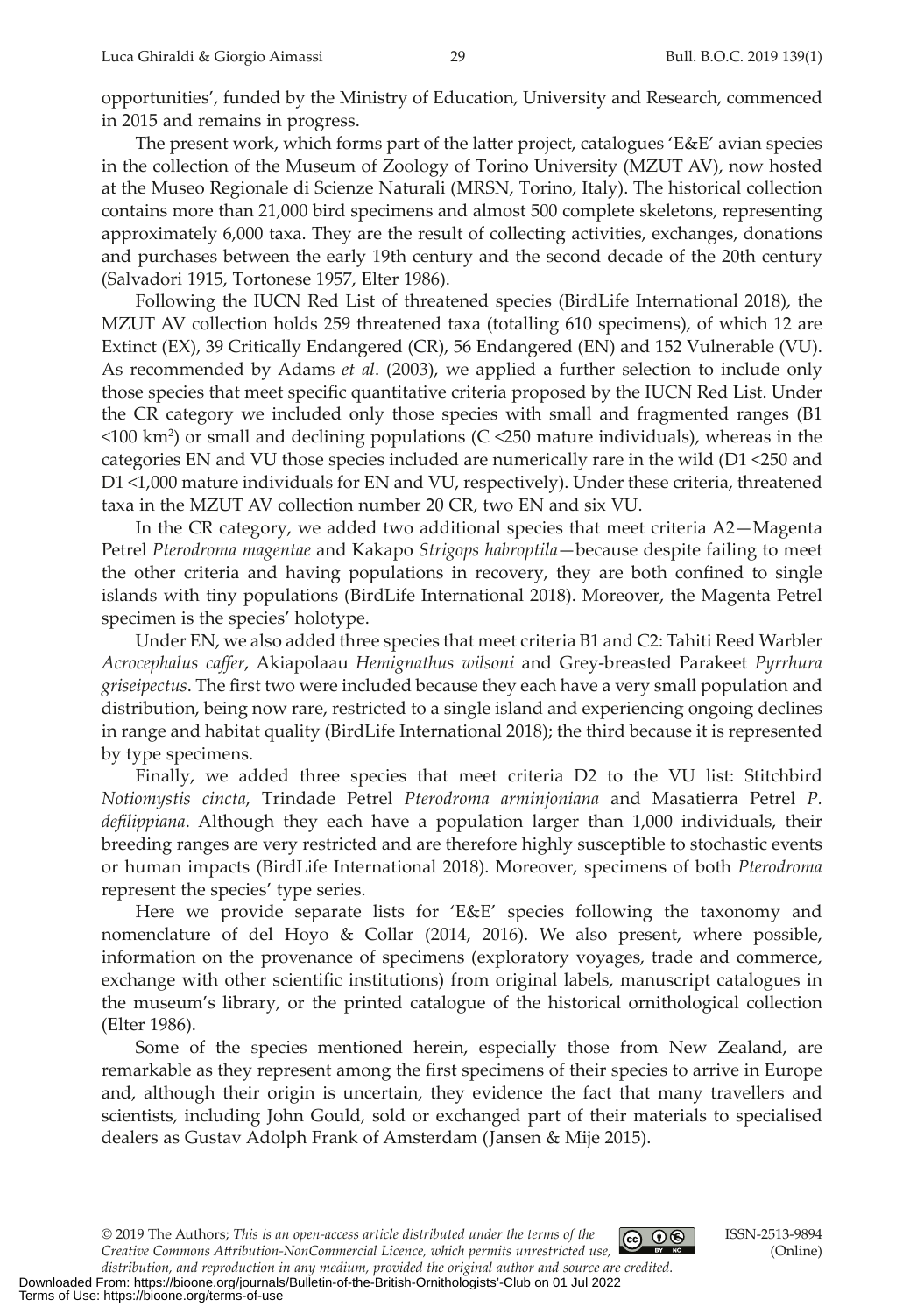# **Extinct species**

# **CASUARIIDAE**

#### **KING ISLAND EMU** *Dromaius minor*<sup>1</sup>

*Dromæus minor* Spencer, 1906

MZUT AV2661; mount; unsexed juvenile; Australia, no date (but evidently December 1802); from Nicolas Baudin's expedition, exchanged with Muséum national d'Histoire naturelle, Paris.

*Remarks*.—The Torino museum came into possession of a 'very young' *Dromaius* sometime between 1819 and 1822 (Salvadori 1915); in the old manuscript catalogue it was marked no. 2816 and accompanied by the following note: 'young specimen coming from Péron's voyage aux Terres Australes'. In Salvadori's (1915) index, the Torino specimen, doubtfully identifed as *D. ater*, is also listed as 'cotype?' but in the main text this hypothesis is not mentioned. Two decades earlier, Salvadori (1895), perhaps due to doubts concerning the identity of the Torino specimen, had writen that *Dromaius ater* was 'only known from the single stufed specimen and the skeleton in the Paris Museum'. In Elter (1986), the specimen is quoted as a syntype, but this is definitely not the case.

Jouanin (1959) believed that the Torino specimen was prepared in Paris in 1804, but did not know how it reached Italy. The *Le Géographe*, on which the young naturalist F. Péron had travelled, brought to France, in addition to three live 'emus', the remains of five other specimens, collected on both King Island and Kangaroo Island ('Cinq dépouilles provenant les unes de l'île King, les autres de l'île des Kangourous'), one of which should be the young *Dromaius* in Torino (Jouanin 1959). Hume & Walters (2012) treated this specimen in their chapter on *D. ater* but noted that its provenance is uncertain: it could also be from Kangaroo Island and would then be atributable to *D. baudinianus* Parker, 1984. Nevertheless, Jansen (2017) treated MZUT AV2661 as a *D. minor* and listed it among those specimens taken on King Island during the period 8–27 December 1802.

# **COLUMBIDAE**

#### **PASSENGER PIGEON** *Ectopistes migratorius*

*Columba migratoria* Linnaeus, 1766

MZUT AV8743; mount; adult male; 'North America', no date; from L. de Gréaux in 1876. MZUT AV15372; mount; adult female; USA, Pennsylvania, Philadelphia, 22 March 1823; donated by G. Deabbate in 1823.

MZUT AV15373; mount; unsexed juvenile; USA, Pennsylvania, Philadelphia; donated by G. Deabbate in 1823.

*Remarks*.—Laurent de Gréaux was a natural history dealer from Marseille (France), a member of the Société d'Histoire naturelle de Toulouse from 1874 (Anon. 1876) and a corresponding member of the Société d'Étude des Sciences Naturelles de Nîmes (Anon. 1877). He purchased the holotype of Josephine's Lorikeet *Charmosyna josefnae* in London, then sold it to Count Ercole Turati of Milano (Finsch 1872). Gaspare Deabbate was the General Consul of the Kingdom of Sardinia to the USA during 1820–27.

<sup>1</sup> The name *Dromaius ater* Vieillot, 1817, previously applied to this species, is a synonym of *Casuarius novaehollandiae* Latham, 1790 (Dickinson & Remsen, 2013: 6, footnote 16).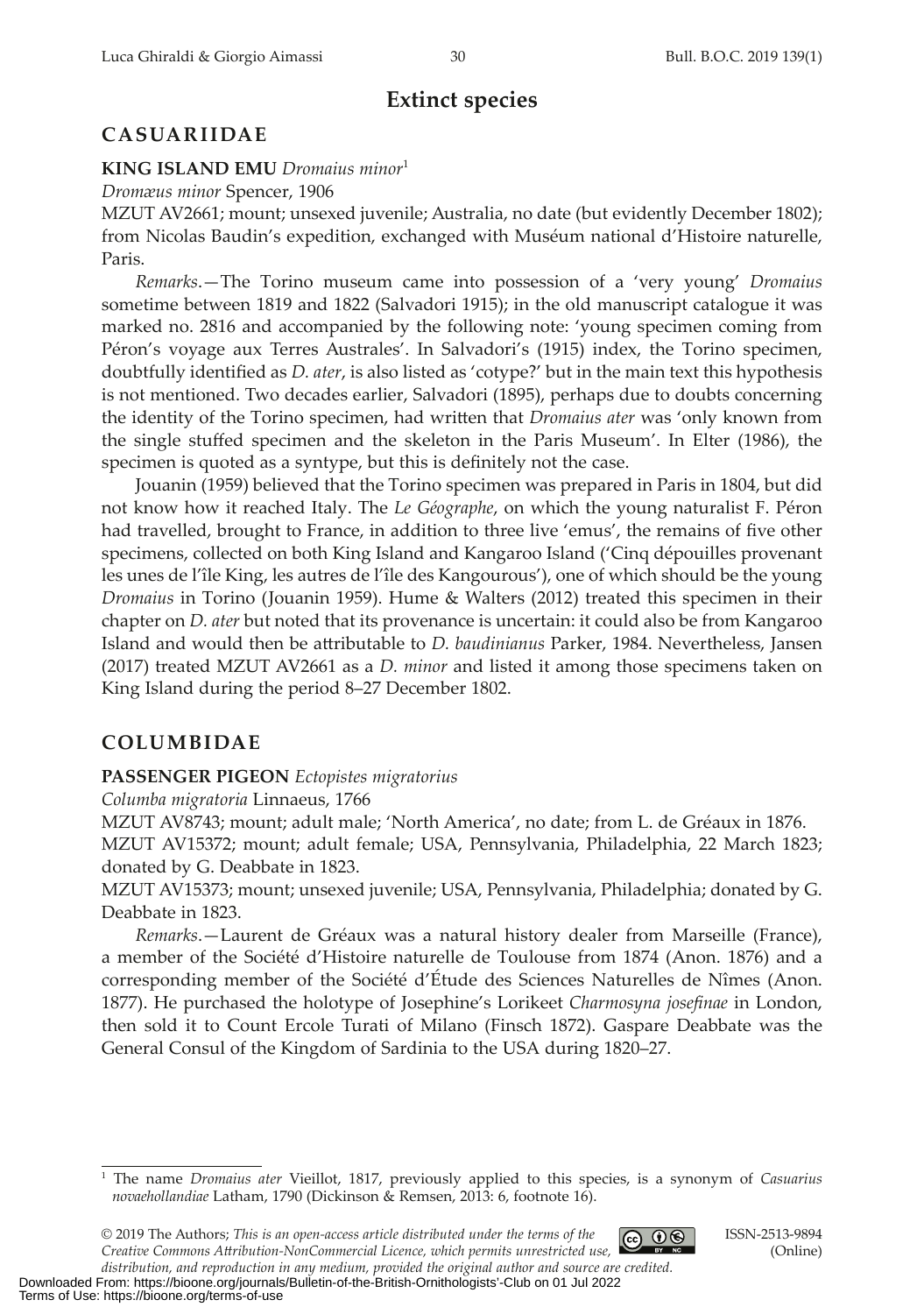# **ALCIDAE**

#### **GREAT AUK** *Pinguinus impennis*

*Alca impennis* Linnaeus, 1758

MZUT AV16261; mount; unsexed adult; Iceland, no date; from H. Vogt in 1832.

*Remarks*.—Giuseppe Gené (1800–47), Director of the Zoological Museum of Torino in 1831–47, purchased this specimen from a 'Mr. Vogt' in 1832 (Salvadori 1915). It is noteworthy that Fatio (1868a) cited a specimen of *P. impennis* present in Neuchâtel museum (Switerland), purchased in Mannheim (Germany) in 1832, by the same dealer Henri (= Heinrich) Vogt. This supports the hypothesis of Symington (2015) under which Vogt may have obtained several skins of *P. impennis* from what is now the Zoological Museum of the University of Copenhagen. The Great Auk in Torino is listed as no. 55 in Fuller (1999), wherein he stated that it seems reasonable to suppose that this specimen is one of 24 birds taken on Eldey (Iceland) in 1831.

Even the specimen at the Museo Civico di Zoologia Roma came from the Copenhagen museum (in 1832), but its arrival in Italy was rather tortuous (Arrigoni degli Oddi 1914, Marangoni & Gippoliti 2011). Furthermore, Fatio (1868b) reported three other specimens in the museums of Firenze, Milano and Torino, as well as an incomplete skeleton in Firenze. Violani *et al*. (1984) mentioned a second specimen housed in Milano, but not the skeleton in Firenze.

# **STRIGIDAE**

#### **LAUGHING OWL** *Sceloglaux albifacies*

*Athene albifacies* G. R. Gray, 1845

MZUT AV16891; mount; unsexed adult; New Zealand, no date; purchased in Milano by G. Gené for MZUT in September 1844.

*Remarks*.—On an old label, the specimen is identifed as *Athene novae zelandiae* (now Morepork *Ninox novaeseelandiae*), but this is easily explained because, at the time of purchase, *A. albifacies* was undescribed.

There is no reliable information as to how this specimen arrived in Europe. The only date we found in the manuscript catalogues (September 1844) clearly refers to the purchase by Prof. Giuseppe Gené for MZUT. The same date is linked to four other specimens from New Zealand purchased by Gené for MZUT, of New Zealand Falcon *Falco novaeseelandiae*, New Zealand Kaka *Nestor meridionalis* and South Island Piopio *Turnagra capensis* (see below).

It is noteworthy that in the Museo Civico di Storia Naturale di Milano (Violani *et al*. 1984) there are two specimens of extinct New Zealand taxa, Norfolk Island Pigeon *Hemiphaga novaeseelandiae spadicea* and *Turnagra capensis*, also purchased in 1844, from the dealers L. Bonomi and L. Colombo, respectively. We believe that one of them could have sold the specimens now in Torino to Gené.

Percy William Earl (1811–46) was an itinerant British collector who worked in New Zealand in 1843–45 and sold an important collection of birds to the British Museum (Natural History), London (Scofeld *et al*. 2013). The holotype of *Athene albifacies* 'formed part of Mr. Percy Earl's collection' purchased by the British Museum presumably in late 1844 and registered in early 1845, while Gray was editing the bird volume of *The zoology of the Erebus & Terror expedition*. For this reason, Gray (1845) choose to describe in this volume several new taxa collected by Earl, causing confusion among many subsequent authors as to the provenance of his collections. If the date of purchase by MZUT from Gené (September 1844) is correct, this specimen may have been the frst of this species to reach Europe, as it predated the arrival of Earl's in London (Scofeld *et al.* 2013).

© 2019 The Authors; *This is an open‐access article distributed under the terms of the Creative Commons Atribution-NonCommercial Licence, which permits unrestricted use,* 



ISSN-2513-9894 (Online)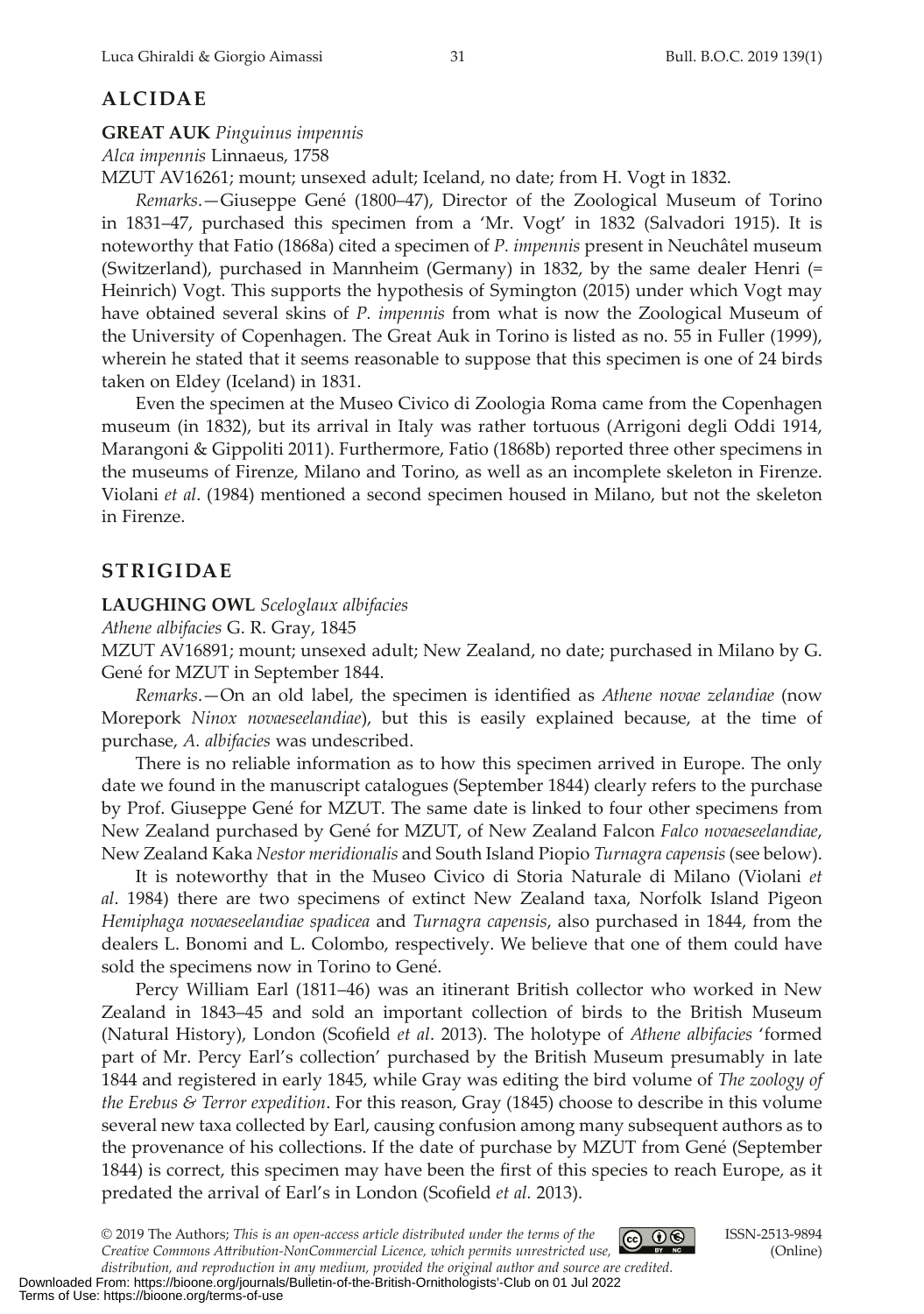Finally, we note that the date of description, 1844, reported universally (e.g., Peters 1940, Worthy 2010, Dickinson & Remsen 2013, del Hoyo & Collar 2014), should be corrected to 1845, based on the clarifcations profered by Mathews (1938). Unfortunately, due to a *lapsus*, Mathews referred to *Athene albifrons*, instead of *A. albifacies*: this error evidently induced subsequent authors to ignore Mathews' paper when dating the original description by G. R. Gray.

# **PSITTACIDAE**

#### **CAROLINA PARAKEET** *Conuropsis carolinensis*

*Psitacus carolinensis* Linnaeus, 1758

MZUT AV11205; mount; unsexed adult; southern USA, no date; from Salvin in 1892, formerly in Elliott Coues' private collection.

*Remarks*.—During his stay at the British Museum (Natural History), London, to catalogue their parrots, Tommaso Salvadori received a personal gift from Osbert Salvin (1835–95) of a *C. carolinensis* that originally formed part of the Elliot Coues collection. Subsequently, Salvadori donated it to MZUT.

#### **PARADISE PARROT** *Psephotellus pulcherrimus*

*Platycercus pulcherrimus* Gould, 1845

MZUT AV7798; previously mounted; adult male; Australia, no date; purchased from L. de Gréaux, in 1870.

# **ORIOLIDAE**

**SOUTH ISLAND PIOPIO** *Turnagra capensis*

*Tanagra capensis* Sparrman, 1787

MZUT AV2962; previously mounted; unsexed adult; New Zealand, no date; purchased by F. Deflippi for MZUT, in 1846.

MZUT AV4244; previously mounted; unsexed adult; New Zealand, no date; purchased in Milano by G. Gené for MZUT, in September 1844.

*Remarks*.—Filippo Deflippi (1814–67) succeeded G. Gené as head of the Zoological Museum of Torino, of which he was director in 1848–67. It is probable that at least MZUT AV4244 has the same provenance as one of two specimens in the Museo Civico di Storia Naturale di Milano (no. 12968, unsexed, mounted, from 'Nov. Zealand'). Based on a manuscript catalogue produced by Deflippi, we know that it was purchased from L. Colombo in 1844 (Violani *et al*. 1984).

# **MONARCHIDAE**

Terms of Use: https://bioone.org/terms-of-use

# **NUKU HIVA MONARCH** *Pomarea nukuhivae*

*Pomarea mendozae nukuhivae* Murphy & Mathews, 1928

MZUT AV2953; previously mounted; adult female; Tahiti (*sic*); from a Mr Colombi, in 1846. *Remarks*.—Originally labelled as Tahiti Monarch *P. nigra*, MZUT AV2953 is undoubtedly a female *P. m. nukuhivae* (A. Cibois pers. comm.). See below for another specimen labelled as *P. nigra*. In MZUT there are 125 specimens from 'Colombi', mostly received in 1845–46; the labels of some indicate that Colombi was from Brest (Britany, France), but we know nothing more about him.

Downloaded From: https://bioone.org/journals/Bulletin-of-the-British-Ornithologists'-Club on 01 Jul 2022

*distribution, and reproduction in any medium, provided the original author and source are credited.*

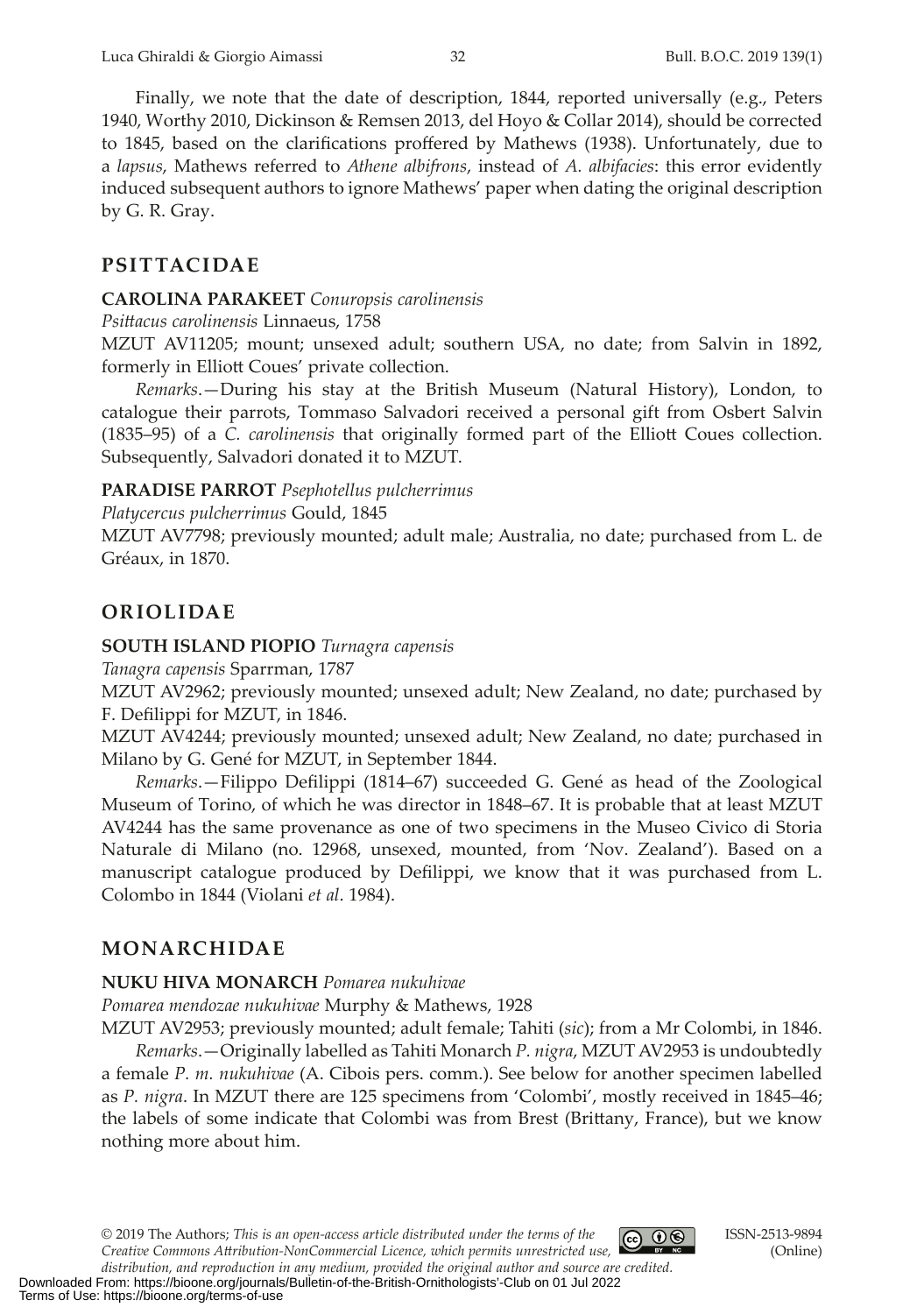# **CALLAEIDAE**

**HUIA** *Heteralocha acutirostris*

*Neomorpha acutirostris* Gould, 1837

MZUT AV13749; mount; adult male; New Zealand, no date; from G. A. Frank, in 1847. MZUT AV14030; mount; adult female; New Zealand, no date; from G. A. Frank, in 1847.

*Remarks*.—Salvadori (1915) only mentioned specimen no. 547 (MZUT AV13749), specifying that Torino museum purchased it in 1847 from Gustav Adolph Frank (1808–80), a dealer in natural history items and books in Amsterdam. Elter (1986) reported both specimens.

# **FRINGILLIDAE**

### **KONA GROSBEAK** *Chloridops kona*

*Chloridops kona* S. B. Wilson, 1888

MZUT AV11660; mount; adult male; USA, Hawaii, 'Kona district', slopes of Mauna Loa Volcano at 1,200 m, September 1892; collected by R. C. L. Perkins, and donated by Alfred Newton in 1901 or 1903.

*Remarks*.—Salvadori (1915) reported that in 1901 or 1903, due to the interest of his friend Alfred Newton, the Torino museum received a gift of seven specimens (actually eight) collected in the 'Sandwich Islands'. All of these were collected by Robert Cyril Layton Perkins (1866–1955) of Cambridge University during an expedition to Hawaii fnanced by the Royal Society of London and the British Association for the Advancement of Science. MZUT AV11660 was taken during the frst period that Perkins spent in Hawaii, between March 1892 and September 1894 (Perkins 1893, Liebherr & Polhemus 1997). Torino is not listed among those institutions that hold specimens of this species; moreover, the collection date of MZUT AV11660 (September 1892) coincides with that of the last specimen known (Hume & Walters 2012).

### **KAUAI AKIALOA** *Akialoa stejnegeri*

*Hemignathus stejnegeri* S. B. Wilson, 1889

MZUT AV11657; mount; adult male; USA, Hawaii, Kaua'i Island, 1900; collected by R. C. L. Perkins.

*Remarks*.—In the MZUT manuscript catalogue, AV11657 is named *Hemignathus procerus*. According to Olson & James (1995) the name *Hemignathus stejnegeri* S. B. Wilson, 1889, has priority over *H. procerus* Cabanis, 1890; the dating of Wilson's work (1889) is confrmed by Evenhuis (2003) and Dickinson (2011). However, in Dickinson & Christidis (2014) the description of *stejnegeri* is dated as 1890. The Torino museum was not listed among those institutions that possess specimens of the species (Hume & Walters 2012).

# **KAKAWAHIE** *Paroreomyza fammea*

*Loxops fammea* S. B. Wilson, 1890

MZUT AV11654; mount; female; USA, Hawaii, Moloka'i Island, 1900; collected by R. C. L. Perkins.

*Remarks*.—Torino was not listed among those museums that possess specimens of the species (Hume & Walters 2012).

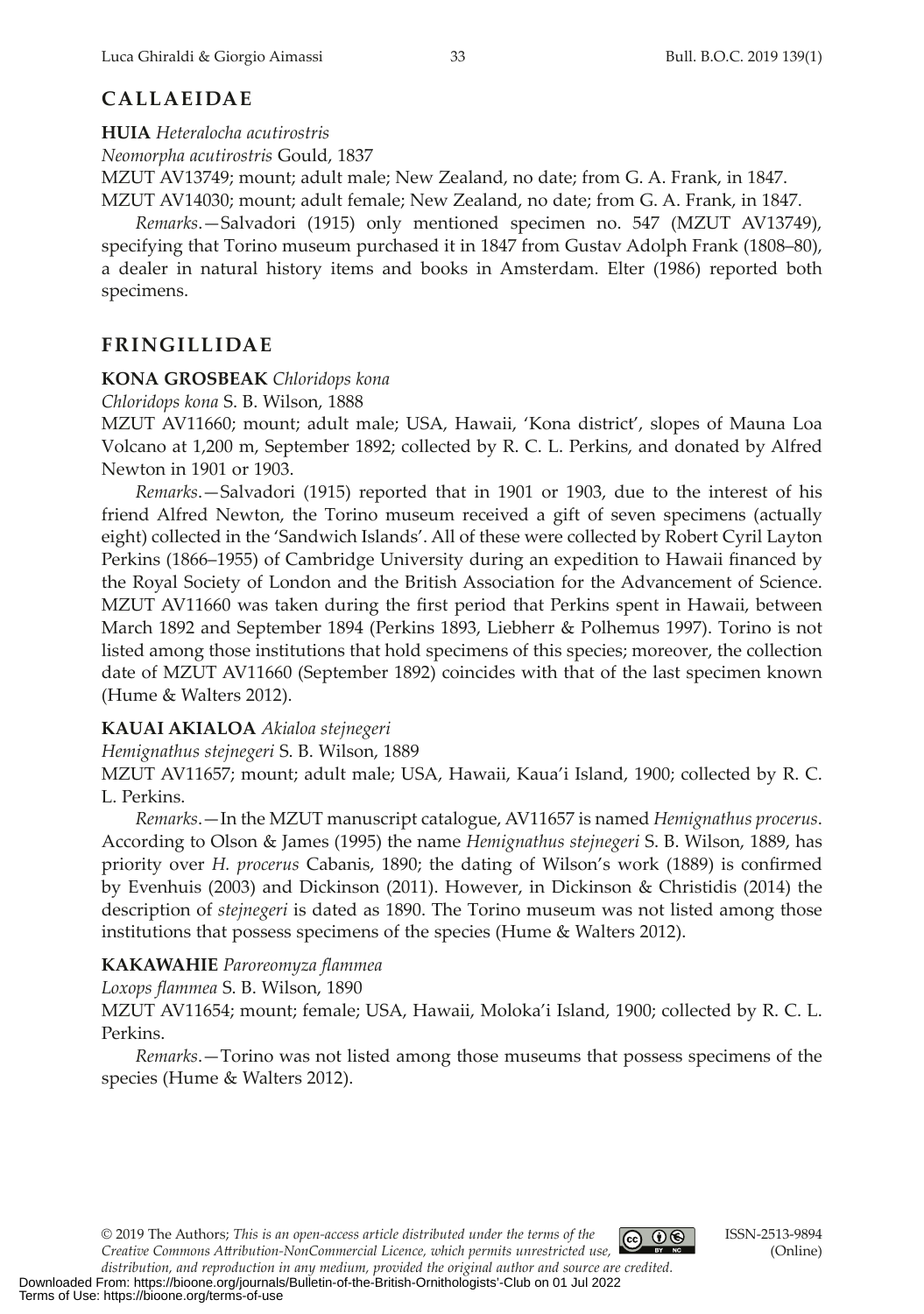# **Threatened species**

# **COLUMBIDAE**

## **SILVERY PIGEON** *Columba argentina* **CR**

*Columba argentina* Bonaparte, 1857

MZUT AV11391; previously mounted; adult male; Indonesia, Mentawai, Sioban (Sipora Island), 17 July 1894; from the Elio Modigliani collection (no. 244).

*Remarks*.—The original label reads *Columba grisea* (G. R. Gray), collection no. 244, leter 'A' and 'Oban' as collecting locality. This specimen was cited as *C. grisea* in Salvadori (1894) along with six other specimens collected on 17, 19 and 25 July 1894. *Carpophaga grisea* G. R. Gray, 1844 (not *Columba grisea* Bonnaterre) is a *nomen nudum*; see Peters (1937). Elio Modigliani (1860–1932), anthropologist and zoologist, made three expeditions to Indonesia. During his last journey to the Mentawai Islands, he collected 211 specimens of 34 taxa, some of which were donated to MZUT (Salvadori 1894, Mazzoti 2011).

# **TOOTH-BILLED PIGEON** *Didunculus strigirostris* **CR**

*Gnathodon strigirostris* Jardine, 1845

MZUT AV19159; mount; adult female; Samoan Islands, no date; purchased from J. C. Godefroy in 1870.

*Remarks*.—On 18 February 1870 the MZUT purchased a collection of 62 birds from Johann Cesar Godefroy of Hamburg (Germany). In addition to the skin of specimen MZUT AV19159, the skeleton was also preserved (Salvadori 1915).

# **TROCHILIDAE**

## **JUAN FERNANDEZ FIRECROWN** *Sephanoides fernandensis* **CR**

*Trochilus fernandensis* P. P. King, 1831

MZUT AV8146; mount; immature male; Chile, Juan Fernández Island, November 1864; donated by the Museo Nacional de Historia Natural, Santiago.

MZUT AV19938; mount; adult male; adult; Chile, Juan Fernandez Island, December 1864; donated by Museo Nacional de Historia Natural, Santiago.

MZUT AV19761; mount; adult female; Chile, Juan Fernandez Island, October 1869; exchange with Museo di Storia Naturale e del Territorio, Università di Pisa (Italy).

*Remarks*.—MZUT AV8146 and AV19938 were obtained during the circumnavigation voyage by the Italian warship *Magenta*. On 6 October 1867, Enrico H. Giglioli visited the Museo Nacional de Historia Natural, Santiago, where its Director Rodulfo Armando Philippi and his assistant L. Landbeck presented him with numerous Chilean specimens of mammals and birds, including these two hummingbirds (Giglioli 1876). MZUT AV19761 was collected by Carlo Regnoli (1838–73), an Italian physician, paleontologist and archaeologist (Anon. 1873, Natale *et al*. 2006). The MZUT collection contains 40 specimens from the Regnoli collection, mainly from Peru and Chile.

# **BLACK-BREASTED PUFFLEG** *Eriocnemis nigrivestis* **CR**

*Trochilus nigrivestis* Bourcier & Mulsant, 1852

MZUT AV2551; skin; adult male; Ecuador, Gualea (north-west of Quito), July 1897; collected by E. Festa.

MZUT AV2552; skin; adult male; Ecuador, Nanegal (north-west of Quito), June 1897; collected by E. Festa.

MZUT AV2553; skin; adult female; Ecuador, Nanegal (north-west of Quito), June 1897; collected by E. Festa.

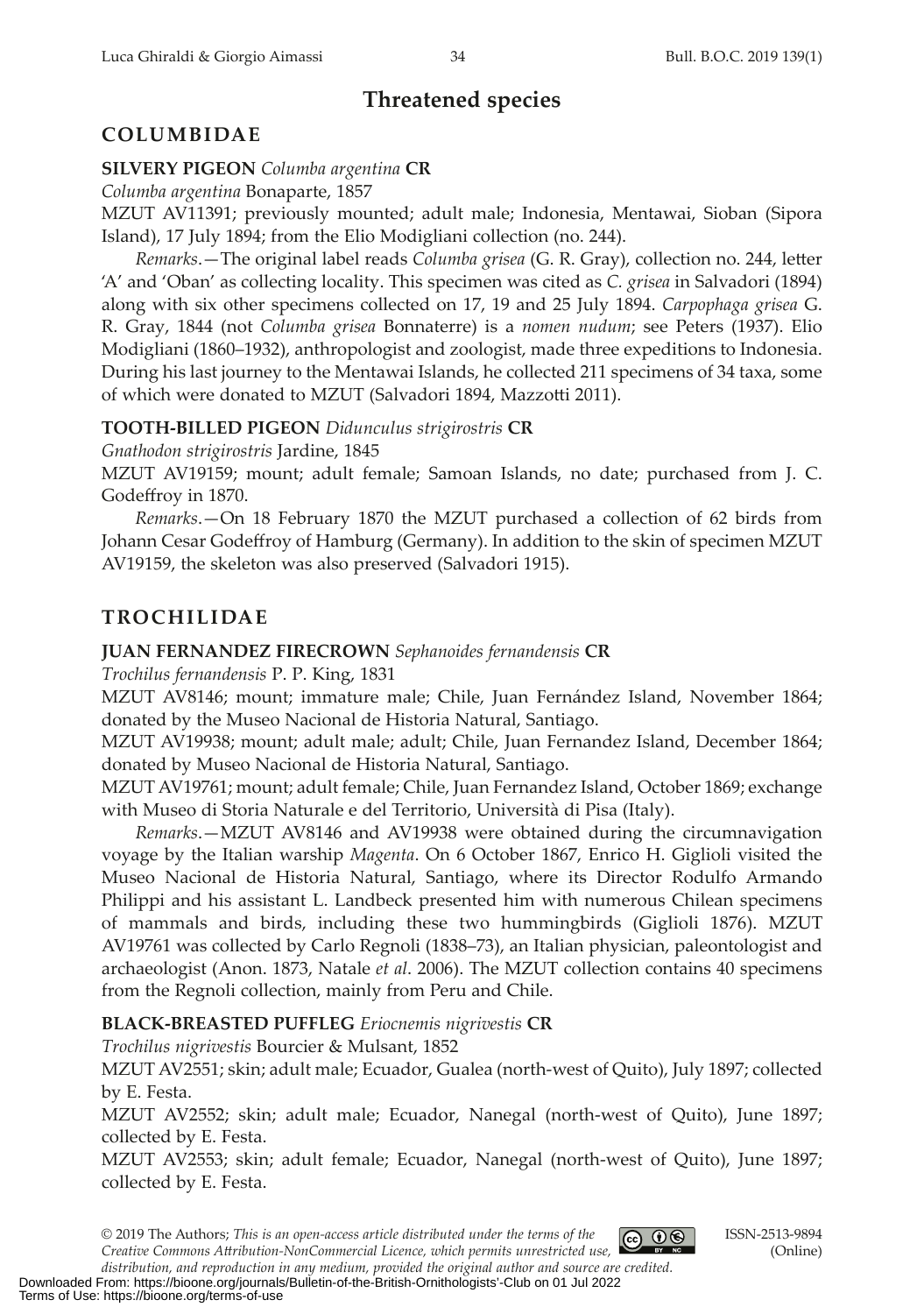MZUT AV11571; skin; adult male; Ecuador, Nanegal (north-west of Quito), June 1897; collected by E. Festa.

MZUT AV11572; skin; adult female; Ecuador, Nanegal (north-west of Quito), June 1897; collected by E. Festa.

*Remarks*.—Enrico Festa (1868–1939) was an Italian naturalist and explorer. He worked at the Royal Zoological Museum of Torino University, initially as an assistant and then as honorary deputy manager. During 1895–99 he visited Panama, Colombia and Ecuador where he collected zoological material, including birds that were studied in collaboration with Tommaso Salvadori (Arcangeli 1940, Mazzoti 2011).

# **OTIDAE**

## **GREAT INDIAN BUSTARD** *Ardeotis nigriceps* **CR**

*Otis nigriceps* Vigors, 1831

MZUT AV4785; mount; adult male; 'Bengal' (India or Bangladesh), October 1845; purchased from G. A. Frank.

MZUT AV4786; mount; adult female; 'Bengal' (India or Bangladesh), October 1845; purchased from G. A. Frank.

# **PROCELLARIIDAE**

### **TRINDADE PETREL** *Pterodroma arminjoniana* **VU**

*Æstrelata arminjoniana* Giglioli & Salvadori, 1869

MZUT AV6687; mount; unsexed adult; Brazil, Trindade Island (20°31'S, 29°19'W), 23 January 1868; collected during the circumnavigation voyage by the warship *Magenta*.

MZUT AV6688; mount; unsexed adult; Brazil, Trindade Island, 23 January 1868; collected during the *Magenta* voyage.

MZUT AV6685; mount; unsexed adult; Brazil, Trindade Island, 23 January 1868; collected during the *Magenta* voyage.

MZUT AV6686; mount; unsexed adult; Brazil, Trindade Island, 23 January 1868; collected during the *Magenta* voyage.

*Remarks*.—MZUT AV6687 and AV6688 are syntypes of *Æstrelata arminjoniana* Giglioli & Salvadori, 1869; MZUT AV6685 and AV6686 are syntypes of *Æstrelata trinitatis* Giglioli & Salvadori, 1869, the dark morph of *Pterodroma arminjoniana* (*cf*. Hellmayr & Conover 1948).

# **MASATIERRA PETREL** *Pterodroma deflippiana* **VU**

*Æstrelata defilippiana* Giglioli & Salvadori, 1869

MZUT AV18779; mount; unsexed adult; southern Pacific Ocean between Callao (Lima, Peru) and Valparaiso (Chile), 31 August 1867; collected during the *Magenta* voyage.

MZUT AV18780; mount; unsexed adult; southern Pacifc Ocean between Callao (Lima, Peru) and Valparaiso (Chile); 31 August 1867; collected during the *Magenta* voyage.

*Remarks*.—These specimens are syntypes of *Æstrelata defilippiana* Giglioli & Salvadori, 1869. Giglioli (1876) stated that, after lunch on 31 August 1867, at *c*.26°S, 89°W, a boat was prepared for collecting pelagic birds, including these two specimens.

# **MAGENTA PETREL** *Pterodroma magentae* **CR**

*Æstrelata magentae* Giglioli & Salvadori, 1869

MZUT AV6689; mount; unsexed adult; southern Pacifc Ocean, 39°38'S, 125°58'W, 22 July 1867; collected during the *Magenta* voyage.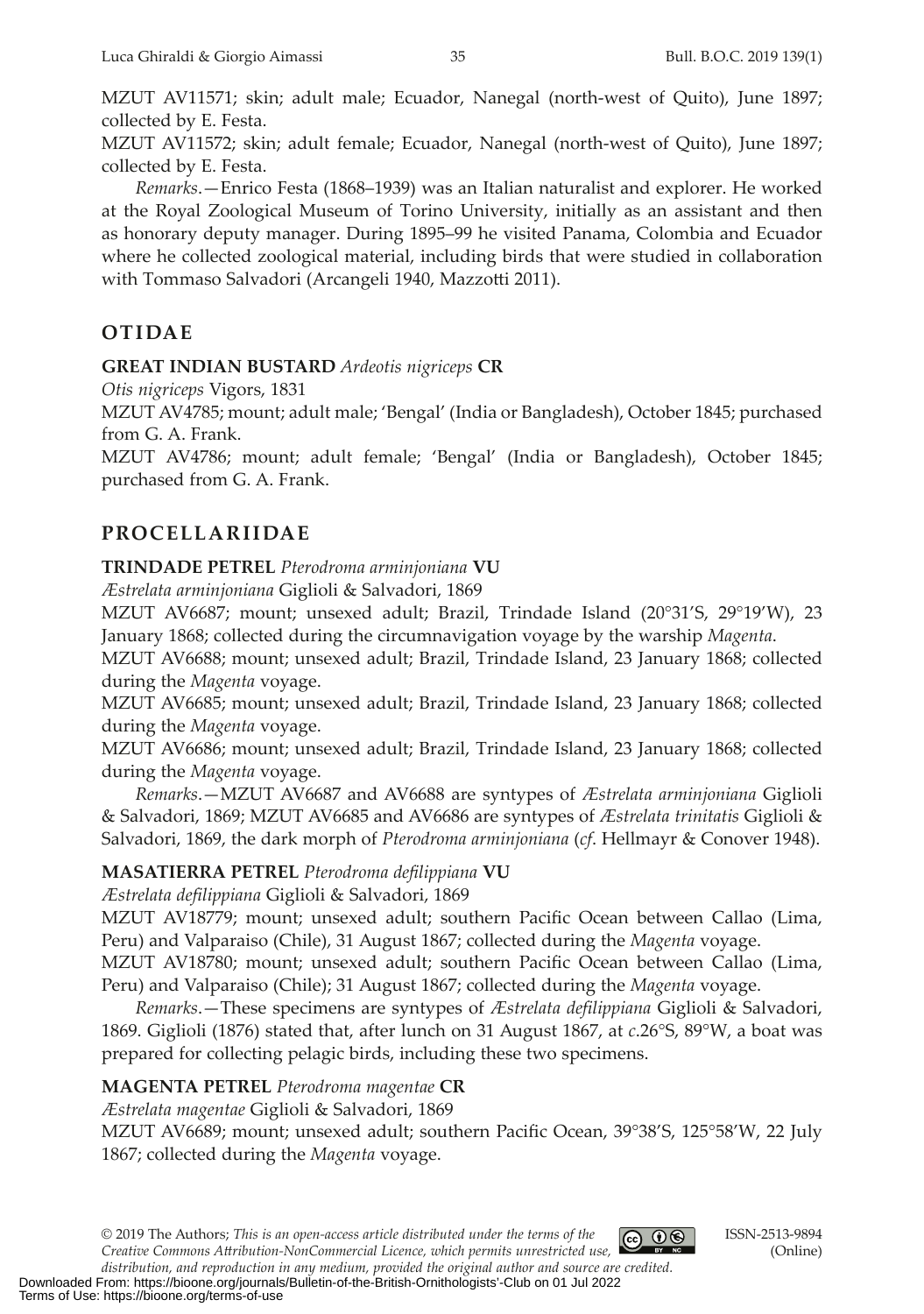*Remarks*.—The holotype of *Æstrelata magentae* Giglioli & Salvadori, 1869, which species went unobserved for a century following its description (Crockett 1994, Imber *et al.* 1998). Although the population of *P. magentae* is slowly recovering, the species is restricted to a single colony of 150–200 individuals on the Chatham Islands, east of New Zealand (BirdLife International 2018). Specimens are very rare in museum collections: in addition to the holotype, Te Papa Tongarewa (Museum of New Zealand) holds an adult male and a juvenile (htps://collections.tepapa.govt.nz/topic/2802) and the Canterbury Museum, New Zealand, a fourth specimen (Pacifc Ocean, *ante* 1910), misidentifed until 2008 as Tahiti Petrel *Pseudobulweria rostrata* (Lawrence *et al*. 2008).

### **THRESKIORNITHIDAE**

#### **NORTHERN BALD IBIS** *Geronticus eremita* **EN**

*Upupa eremita* Linnaeus, 1758

MZUT AV19119; skin; adult male; Ethiopia, Shewa, Chelekleka (Chalalaka) Lake, 4 December 1879; from the O. Antinori collection (no. 1177).

MZUT AV19120; skin; adult female; adult; Ethiopia, Shewa, Chelekleka (Chalalaka) Lake, 14 December 1879; from the O. Antinori collection (no. 1186).

MZUT AV19121; skin; adult male; Ethiopia, Shewa, Entoto, 7 December 1885; from the V. Ragazzi collection (no. 387).

MZUT AV19122; skin; immature male; Ethiopia, Shewa, Entoto, 7 December 1885; from the V. Ragazzi collection (no. 386).

MZUT AV20607; mount; unsexed adult; Algeria, no date; from Parzudaki, in 1858.

*Remarks*.—Orazio Antinori (1811–82) and Vincenzo Ragazzi (1856–1929) provided a large number of specimens to the Torino museum: currently MRSN holds 980 Antinori and 702 Ragazzi specimens, of which 766 and 651, respectively, are from Ethiopia. Biographical information on these great Italian explorers can be found in Mazzoti (2011) and Mari & Ansaloni (2012).

MZUT AV20607, which was not mentioned by Elter (1986), was purchased from Parzudaki in 1858. Salvadori (1915) reported that in 1856–58 'Parzudaki' sold numerous birds to Prof. Deflippi for the Torino museum. Charles & Emile Parzudaki were natural history dealers in Paris between *c*.1838 and 1866 (Gouraud *et al*. 2016).

### **FREGATIDAE**

#### **CHRISTMAS FRIGATEBIRD** *Fregata andrewsi* **CR**

*Fregata andrewsi* Mathews, 1914

MZUT AV6097; mount; unsexed juvenile; Christmas Island, 24 April 1866; collected during the *Magenta* voyage.

*Remarks*.—On 24 April 1866, the Italian warship *Magenta* was at 10°44'S, 104°28'E, some *c*.35–40 nautical miles from Christmas Island in the Indian Ocean (Giglioli 1870, 1876). Giglioli originally identifed the specimen as a juvenile Ascension Frigatebird *F. aquila* (Linnaeus, 1758) but it was re-identifed as *F. andrewsi*, probably by Salvadori, after the species was described by Mathews (1914). Photographs and measurements of the bill and wing confrm the re-identifcation (I. A. W. McAllan pers. comm.).

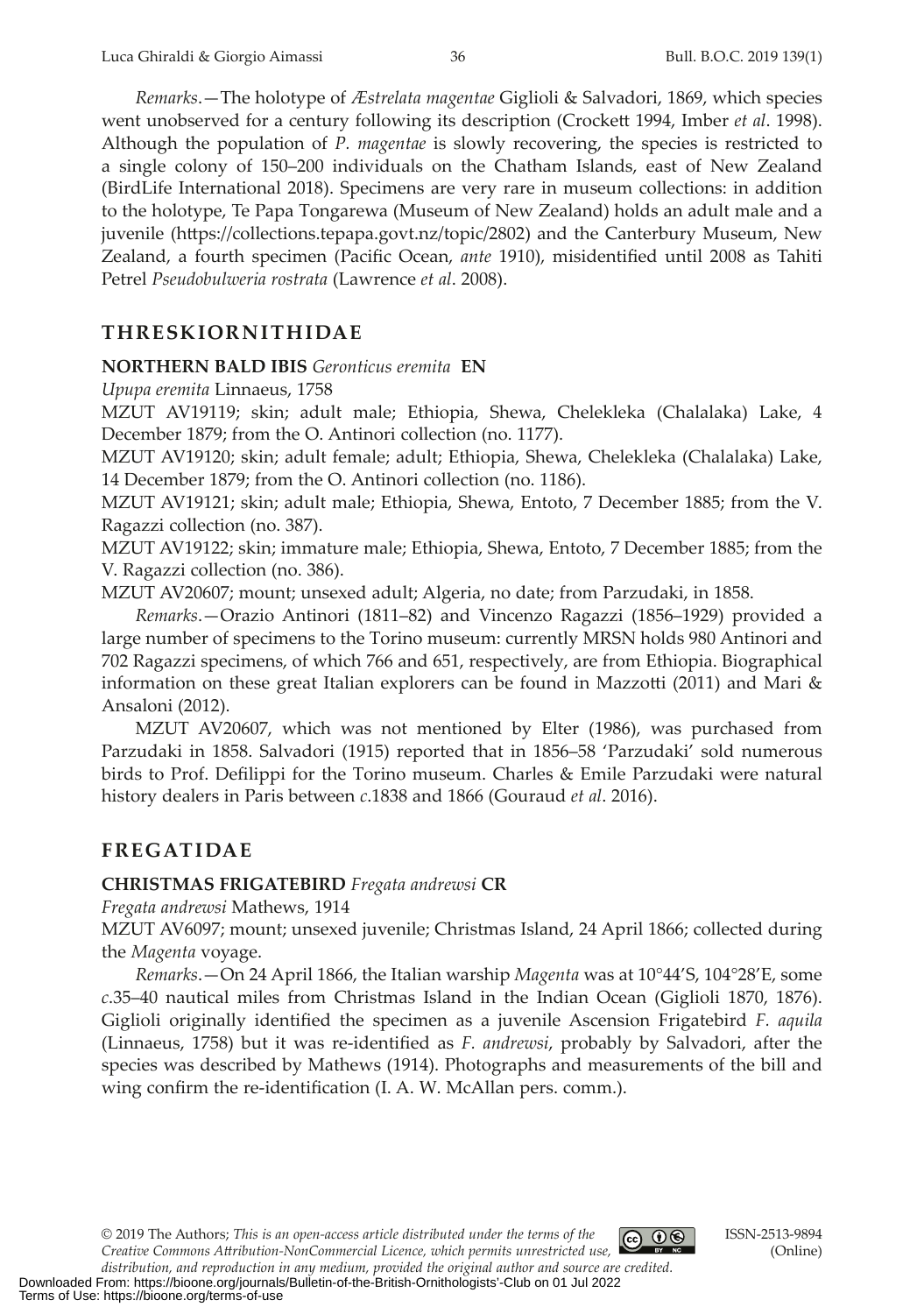# **RECURVIROSTRIDAE**

**BLACK STILT** *Himantopus novaezelandiae* **CR**

*Himantopus novæ-zelandiæ* Gould, 1841

MZUT AV6940; previously mounted; adult male; New Zealand, no date; from O. Finsch, in 1869.

*Remarks*.—Oto Finsch (1839–1917), the German ethnographer, naturalist and explorer, was curator or director of natural history museums in Leiden (the Netherlands) and Bremen (Germany) (Mearns & Mearns 1998). Finsch visited New Zealand only in 1881 and 1885, but he exchanged specimens with J. Haast in 1860; therefore, this specimen was not collected by Finsch himself, but probably came from one of these exchanges (P. Scofield pers. comm.).

# **SCOLOPACIDAE**

# **ESKIMO CURLEW** *Numenius borealis* **CR**

*Scolopax borealis* J. R. Forster, 1772

MZUT AV2904; previously mounted; adult female; 'South America', no date; from M. É. Moricand, in *c*.1832.

MZUT AV2951; previously mounted; unsexed immature?; 'South America', no date; from Dr R. Olivieri, in 1853.

MZUT AV9848; previously mounted; unsexed adult; Chile, western Patagonia, Jago Bay (Magellan Strait), 5 December 1867; collected during the *Magenta* voyage.

*Remarks*.—MZUT AV2951, labelled *Numenius minutus*, was re-identifed as *N. borealis* by C. Pulcher (pers. comm.). In early December 1867 the Italian warship *Magenta* crossed the Strait of Magellan into the Atlantic Ocean. Jago Bay is located at *c*.52°33'S, 69°55'W (Giglioli 1876). Moïse Étienne Moricand (1779–1854) was a naturalist and museum administrator in the Museum d'histoire naturelle de Genève (Switerland). We know nothing concerning Dr R. Olivieri.

# **SLENDER-BILLED CURLEW** *Numenius tenuirostris* **CR**

*Numenius tenuirostris* Vieillot, 1817

MZUT AV2900; mount; immature female; Italy, Piemonte, environs of Torino, 3 September 1828; from Mr Alason.

MZUT AV2901; mount; immature female; Italy, Piemonte, environs of Torino, 3 September 1828; from Mr Alason.

MZUT AV6521; previously mounted; immature female; Italy, Piemonte, 1868; purchased from Bonomi.

MZUT AV6522; previously mounted; immature male; Italy, Piemonte, 1868; purchased from Bonomi.

MZUT AV12247; mount; adult male; Italy, Toscana, San Rossore (Pisa), 1875; donated by H. M. Vitorio Emanuele III, in 1901.

MZUT AV12248; mount; adult female; Italy, Toscana, San Rossore (Pisa), 1875; donated by H. M. Vitorio Emanuele III, in 1901.

MZUT AV12249; mount; adult female; Italy, Piemonte, Villastellone (Torino), 1881; donated by H. M. Vitorio Emanuele III, in 1901.

MZUT AV19577; mount; unsexed adult; Italy, Toscana, no date (before 1877); donated by E. Sella, ex. Benvenuti.

*Remarks*.—Alason assisted F. A. Bonelli (1784–1830) to gather a rich collection of birds from the 'Sardinian States', donating to the museum numerous specimens from Piemonte, some of them rare or remarkable (Salvadori 1915).

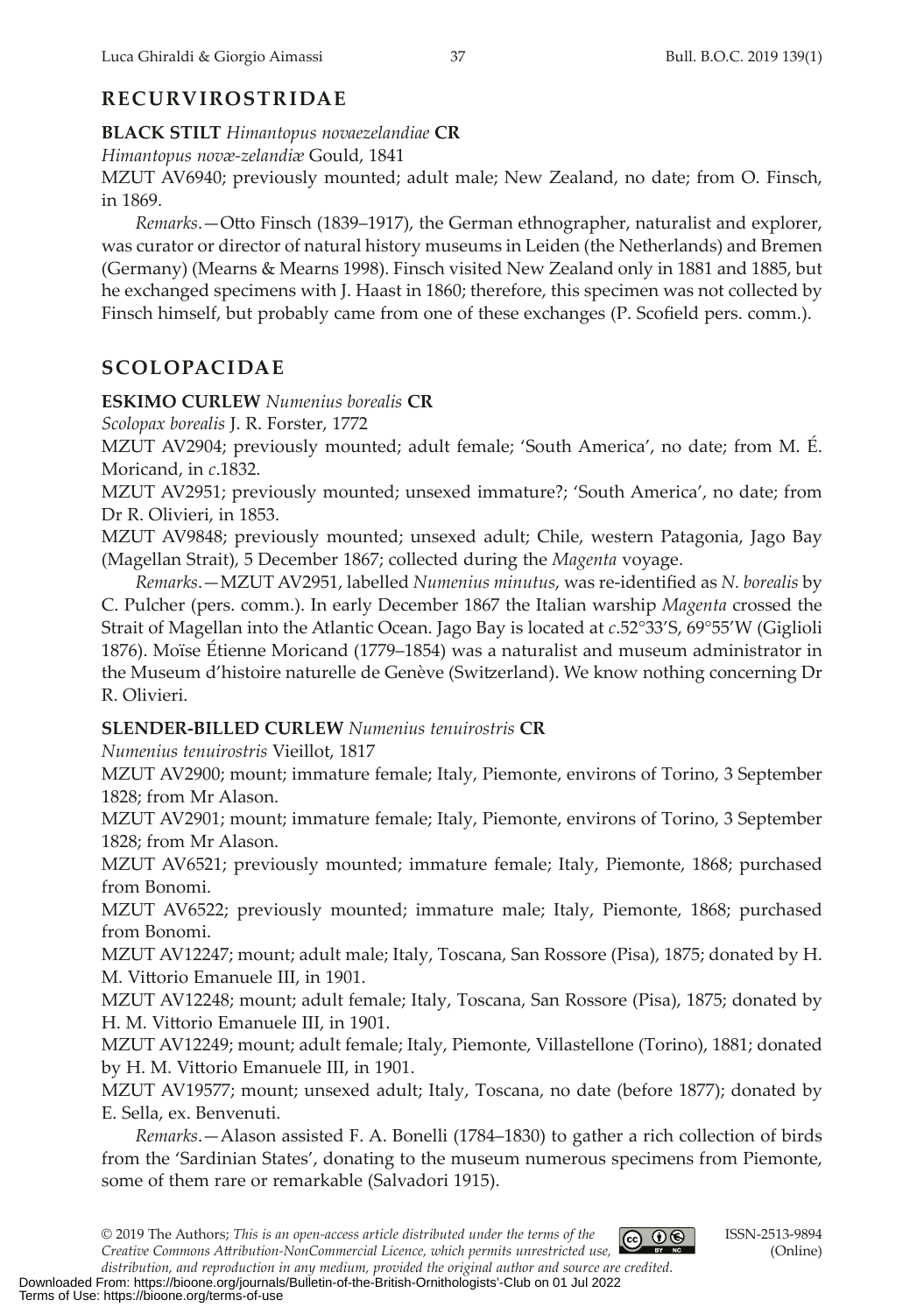The Bonomi family of Milano were known since the early 19th century for their trade in, and taxidermy of, animals, mainly birds, from all over the world. The frst representative we are aware of was Carlo Francesco Bonomi, who in 1828 was awarded a gold medal for his business (Anon. 1828). Other taxidermists in the family, which Violani (2009) considered one of the main suppliers of Italian natural history museums, included Enrico, Pietro, Luigi and Clelia. Luigi Bonomi was the frst taxidermist for MZUT; on his death, in 1883, his daughter Clelia was named second taxidermist (ASUT 2011).

Eugenio Sella (1820–82), cousin of the statesman Quintino, donated to the museum a series of 510 specimens of Italian birds in 1877 (Salvadori 1915).

In 1901 the King of Italy, Vitorio Emanuele III (1869–1947), donated a collection of 998 European birds, including those collected by Vitorio Emanuele II, the last King of Sardinia (1849–61) and the frst King of Italy (1861–78).

### **ACCIPITRIDAE**

#### **SPANISH IMPERIAL EAGLE** *Aquila adalberti* **VU**

*Aquila adalberti* C. L. Brehm, 1861

MZUT AV12533; mount; unsexed; Spain, no date; donated by H. M. Vitorio Emanuele III. MZUT AV12867; mount; adult male; Spain; purchased from Verreaux in 1872.

*Remarks*.—The Maison Verreaux, established in 1803 at the Place des Vosges in Paris, was the earliest company dealing in natural history objects (Daszkiewicz 1997). It played an important role during the golden age of natural history collecting, with a catalogue ofering thousands of birds, eggs and nests, as well as mammals, shells, reptiles, amphibians, insects, etc. In addition to its commercial reputation, it was known for promoting and fnancing collecting expeditions.

#### **RUFOUS-TAILED HAWK** *Buteo ventralis* **VU**

#### *Buteo ventralis* Gould, 1837

MZUT AV8177; mount; immature male; Chile, Punta Arenas, December 1864; donated by Museo Nacional de Historia Natural, Santiago.

*Remarks*.—This specimen was obtained during the circumnavigation of the Italian warship *Magenta* when, on 6 October 1867, Enrico H. Giglioli visited the Museo Nacional de Historia Natural, Santiago (Giglioli 1876).

### **ALCEDINIDAE**

#### **KOFIAU PARADISE-KINGFISHER** *Tanysiptera ellioti* **VU**

*Tanysiptera ellioti* Sharpe, 1870

MZUT AV10056; previously mounted; adult female; Indonesia, West Papua, Kofau Island, August 1875; collected by A. A. Bruijn and donated by G. Doria in 1882.

*Remarks*.—This specimen is one of the two females referred to by 'd–e' in Salvadori (1880: 448). It was donated to the museum by Giacomo Doria (1840–1913) (Salvadori 1915), the founder of the Museo Civico di Storia Naturale 'Giacomo Doria', Genova (Italy), and was collected by Antoine Augustus Bruijn (1842–90), a Dutch navy officer, naturalist and trader in natural items from the Dutch East Indies. He and his men collected many birds in the Moluccas and West Papua. Parts of these collections were donated to the Genova museum, where they were studied by Tommaso Salvadori, who in exchange acquired many duplicates for MZUT.

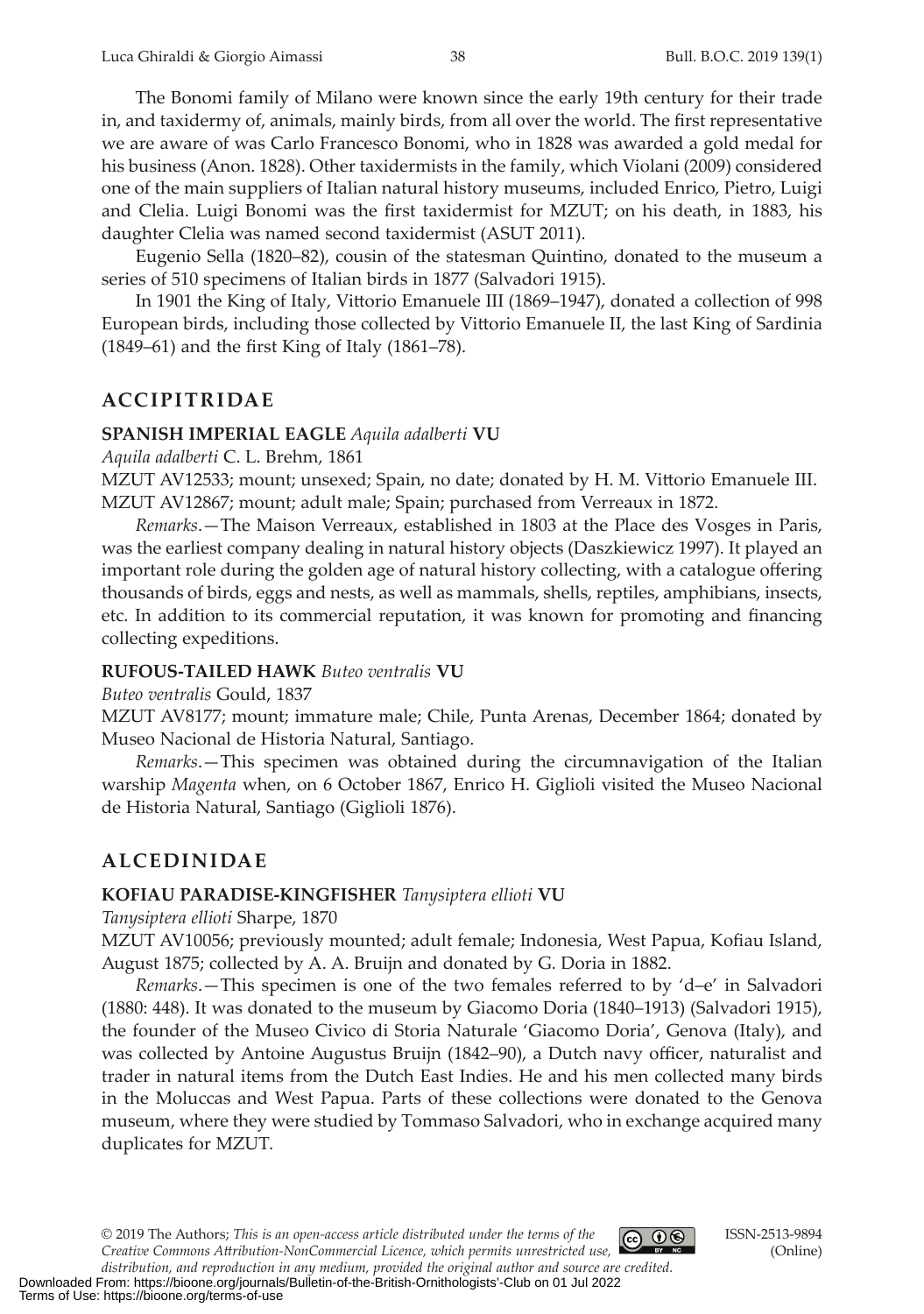# **GABULIDAE**

**THREE-TOED JACAMAR** *Jacamaralcyon tridactyla* **VU**

*Galbula tridactyla* Vieillot, 1817

MZUT AV1080; previously mounted; unsexed adult; 'South America'; donated by Dr Ricord in 1843.

MZUT AV15057; previously mounted; unsexed adult; 'South America'; no date.

*Remarks*.—Alexandre Ricord (1798–1876) was a surgeon who devoted his life to natural history. He travelled in tropical America between 1826 and 1834, collecting many zoological specimens. Salvadori (1915) reported that in 1843 Dr Ricord sent an interesting series of birds from various locations, including Brazil, Cuba and Haiti.

# **STRIGOPIDAE**

**KAKAPO** *Strigops habroptila* **CR**

*Strigops habroptilus* G. R. Gray, 1845

MZUT AV1068; mount; unsexed specimen; New Zealand, South Island, July 1851; purchased from G. A. Frank.

# **PSITTACIDAE**

# **PUERTO RICAN AMAZON** *Amazona vitata* **CR**

*Psitacus vitatus* Boddaert, 1783

MZUT AV1939; previously mounted; adult female; 'Santo Domingo', but captive; donated by Mrs Bongioanni in April 1822.

MZUT AV9448; previously mounted; unsexed adult; captive; from the Royal Zoological Garden of Torino, in 1879.

*Remarks*.—MZUT AV1939 cannot be from Santo Domingo (i.e. the Dominican Republic), because *A. vitata* is confned to Puerto Rico. We have been unable to discover anything about Mrs Bongioanni.

# **YELLOW-FACED PARROTLET** *Forpus xanthops* **VU**

*Psitacula xanthops* Salvin, 1895

MZUT AV5759; skin; adult male; Peru, Huamachuco, Viña Marañón, 5,000 ft., 1 March 1895; from Berlepsch, ex. O. T. Baron collection.

*Remarks*.—This specimen, donated by Hans Berlepsch (1850–1915), originally formed part of the collection of Oskar Theodore Baron (1847–1926), a German engineer who travelled in northern Peru. The type series, also collected by Baron in the previous year (March 1894), is from the same locality (Salvin 1895).

# **GREY-BREASTED PARAKEET** *Pyrrhura griseipectus* **EN**

*Pyrrhura griseipectus* Salvadori, 1900

MZUT AV10583; previously mounted; unsexed; no locality; 1888; donated by Count Peracca. MZUT AV10584; previously mounted; unsexed; no locality; 1888; donated by Count Peracca.

*Remarks*.—These specimens are syntypes; their locality is unknown, but Salvadori suspected they came from 'Guiana', although the species is now known to be endemic to north-east Brazil. They had been kept in captivity by Count Peracca (Salvadori 1900), assistant at the Institute of Zoology of the Torino University.

**SPIX'S MACAW** *Cyanopsita spixii* **CR (PEW)** *Sitace spixii* Wagler, 1832

© 2019 The Authors; *This is an open‐access article distributed under the terms of the Creative Commons Atribution-NonCommercial Licence, which permits unrestricted use,* 



ISSN-2513-9894 (Online)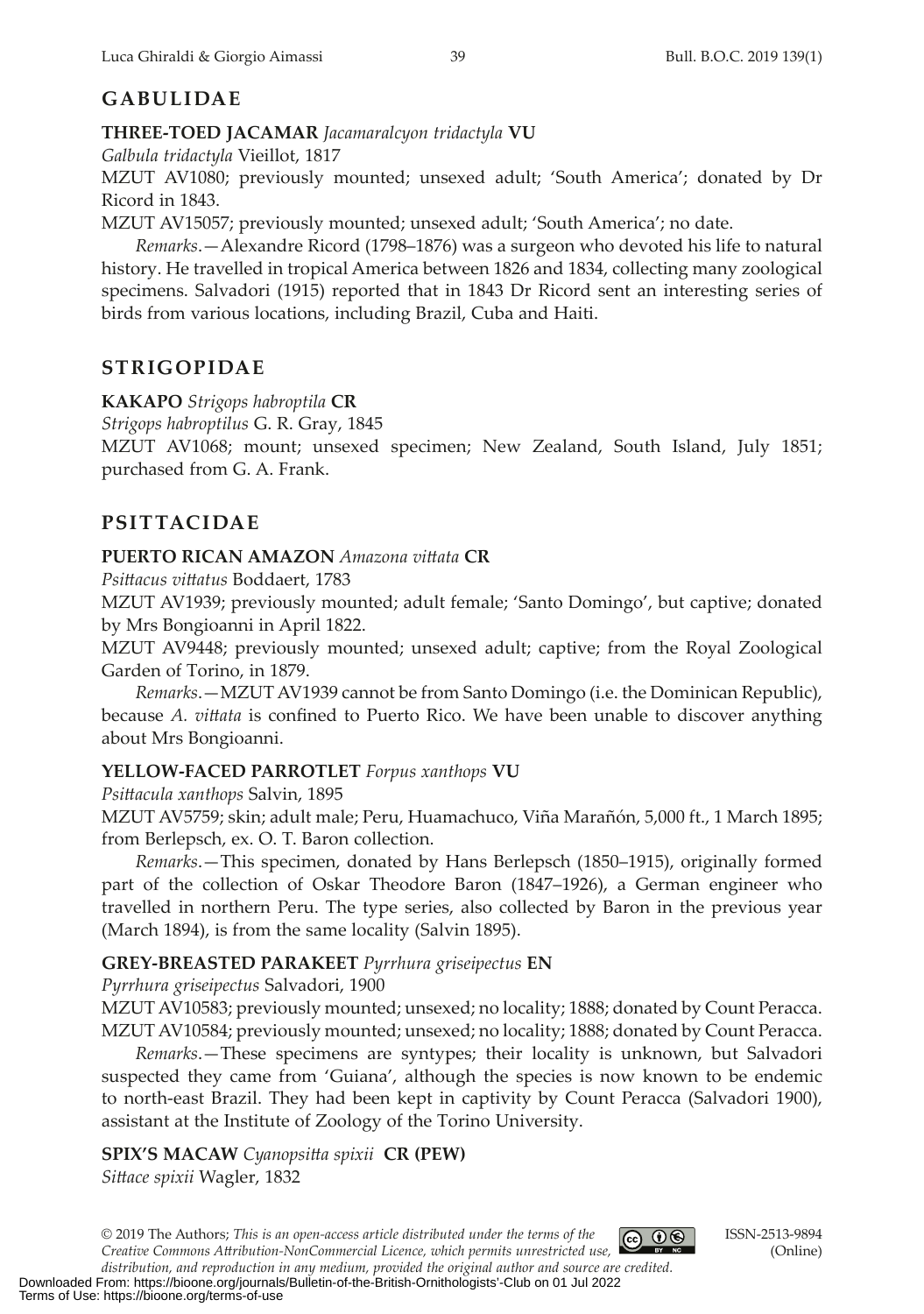MZUT AV14581; previously mounted; immature male; Brazil, Bahia, 1858; purchased from Parzudaki.

## **YELLOW-EARED PARROT** *Ognorhynchus icterotis* **EN**

*Conurus icterotis* Massena & Souancé, 1854

MZUT AV7786; previously mounted; unsexed (or female?) adult; Colombia ('Nouvelle Grenade'), Bogotá, 1868?; purchased from Mr De Gréaux.

*Remarks*.—The label that was atached to the base mentions Bogotá (Colombia); the old label: 1868, *Psitacara icterotis*, [...] Brasil [deleted], Nuova Granata, L. 150, 205/1870, «on n'en connait que 2 exemplaires 1 à Londres 1 à M. Turati, aucun autre Musée ne le posside [*sic*]».

De Gréaux was not entirely correct, but he was right to believe that the species was very rare in European collections: a few years earlier, Finsch (1867) was aware of just three, all from 'Neu-Granada', in the British Museum (arguably the holotype, *cf*. Salvadori 1891, Warren 1966), in Bremen and in the Museum Heineanum, the last the type of *Gnathositaca heinei* Cabanis.

### **ORANGE-BELLIED PARROT** *Neophema chrysogaster* **CR**

*Psitacus chrysogaster* Latham, 1790

MZUT AV1893; previously mounted; adult female; Australia, no date; purchased by F. A. Bonelli in 1820.

*Remarks*.—The label atached to the base of the wooden stand is inscribed '*Neophema chrysogastra* (Lath.)? New Holland' and the manuscript catalogue '*Euphema aurantia*, Gould?'. Salvadori (1891) described genus *Neophema* and stated that *N. chrysogastra* and *N. aurantia* were synonyms. The pedestal label was probably writen by Salvadori himself, who was evidently unsure of the specimen's identifcation.

### **RED-THROATED LORIKEET** *Charmosyna amabilis* **CR**

*Trichoglossus* (*Glossopsita*) *amabilis* E. P. Ramsay, 1875

MZUT AV11219; previously mounted; adult male; Fiji Islands, January 1889; from Hans Berlepsch, ex. C. Ribbe.

*Remarks*.—Salvadori (1915) reported that in December 1891 Count Berlepsch of Gmunden (Austria) sent 36 birds from various locations to the Torino museum in an exchange. Carl Ribbe (1860–1934) was a German explorer, entomologist and dealer in insects.

# **TYRANNIDAE**

### **KINGLET CALYPTURA** *Calyptura cristata* **CR**

*Pardalotus cristatus* Vieillot, 1818

MZUT AV16101; previously mounted; unsexed adult; Brazil, no date.

*Remarks*.—Hume & Walters (2012) considered *C. cristata* to be Possibly Extinct, but BirdLife International (2018) continue to treat the species as Critically Endangered, with its population estimated at fewer than <50 mature individuals.

# **MONARCHIDAE**

### **TAHITI MONARCH** *Pomarea nigra* **CR**

*Muscicapa nigra* Sparrman, 1786

MZUT AV2950; previously mounted; male; (Tahiti?); from Colombi, in 1846.

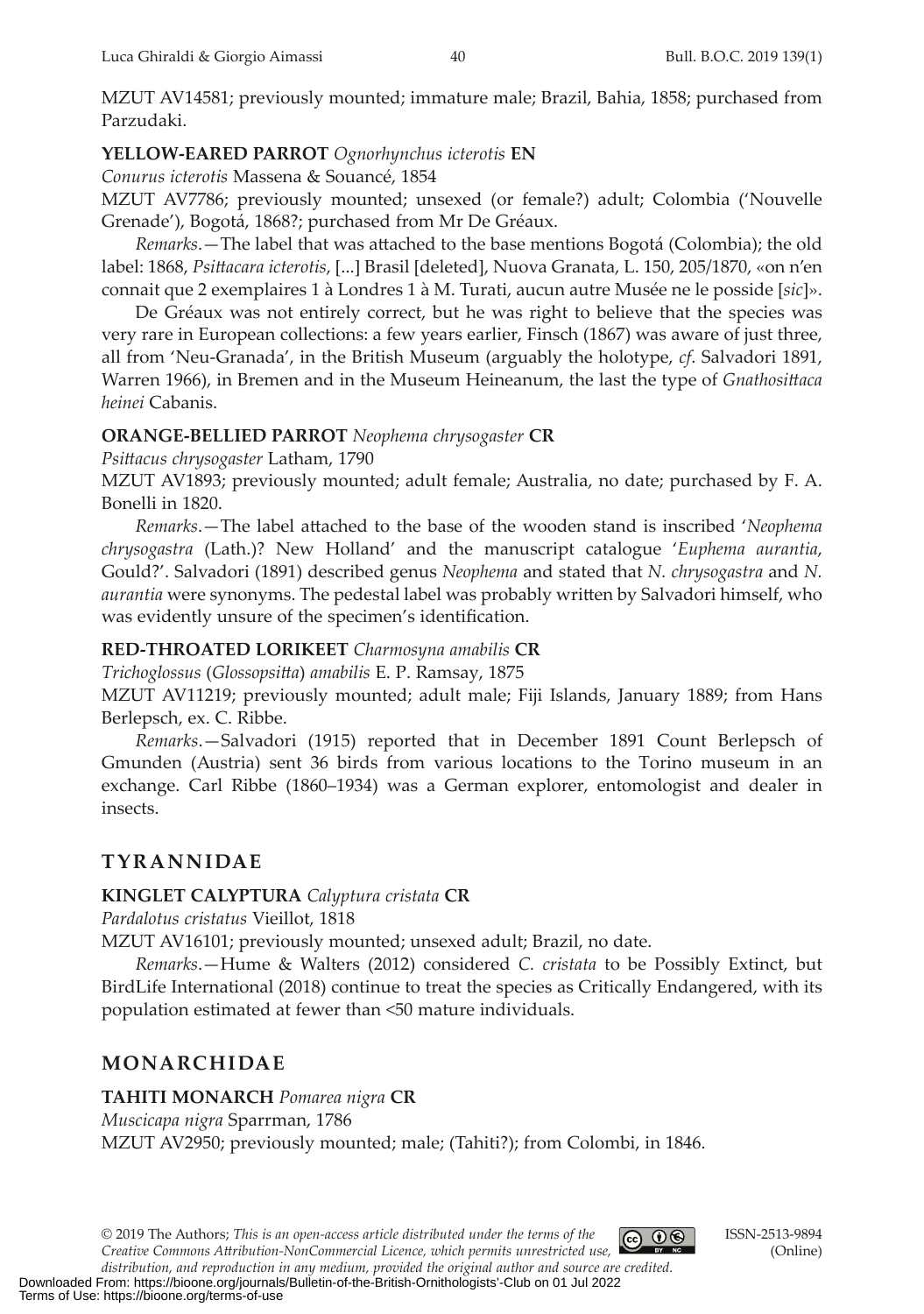*Remarks*.—As the specimen's provenance is uncertain, it might be referrable to one of the races of Marquesas Monarch *Pomarea mendozae*, i.e. *P. m. mendozae* (from Hiva Oa and Tahuata Island, Extinct) or *P. m. motanensis* (from Mohotani Island, Endangered).

### **CORVIDAE**

#### **JAVAN GREEN MAGPIE** *Cissa thalassina* **CR**

*Kita thalassina* Temminck, 1826

MZUT AV17214; previously mounted; unsexed; Indonesia, Java, no date; donated by the Marquis of Breme, in 1847.

*Remarks*.—Ferdinando Arborio Gatinara di Breme (1807–69), an Italian entomologist, ornithologist, painter and politician, donated his ornithological collection to King Vitorio Emanuele II. Initially housed in Venaria, at La Mandria, the collection was subsequently transferred to Moncalieri Castle; in 1901 King Vitorio Emanuele III donated the birds to Torino and Roma museums (Salvadori 1902, Maschieti *et al*. 1988, Marangoni & Gippoliti 2011).

# **CALLAEIDAE**

#### **SOUTH ISLAND KOKAKO** *Callaeas cinereus* **CR**

*Glaucopis cinerea* J. F. Gmelin, 1788

MZUT AV3585; previously mounted; unsexed; New Zealand, no date; purchased by A. Cafer in Rio de Janeiro in 1839.

MZUT AV16330; previously mounted; unsexed; New Zealand, 1843.

*Remarks*.—Hume & Walters (2012) treated this species as extinct. In 1839–40 Antonio Cafer, assistant to the Royal Zoological Museum of Torino, embarked on the frigate *Regina* for a journey around the globe. A storm near the Falkland Islands seriously damaged the ship, which was forced to return frst to Rio de Janeiro, Brazil, where Cafer purchased about 2,400 zoological specimens, and then to Genova (Motin & Casolino 1999).

# **NOTIOMYSTIDAE**

**STITCHBIRD** *Notiomystis cincta* **VU**

*Meliphaga cincta* du Bus de Gisignies, 1839

MZUT AV4818; previously mounted; unsexed; New Zealand, no date; purchased from G. A. Frank, in 1847.

MZUT AV17281; previously mounted; unsexed; New Zealand, no date; purchased from G. A. Frank, in 1847.

# **ACROCEPHALIDAE**

#### **TAHITI REED WARBLER** *Acrocephalus cafer* **EN**

*Sita cafra* Sparrman, 1786 MZUT AV2946; skin; unsexed; French Polynesia, Society Islands, Tahiti, no date; from Colombi, in 1846. MZUT AV15751; skin; unsexed; French Polynesia, Society Islands, Tahiti, no date; from Colombi, in 1846.

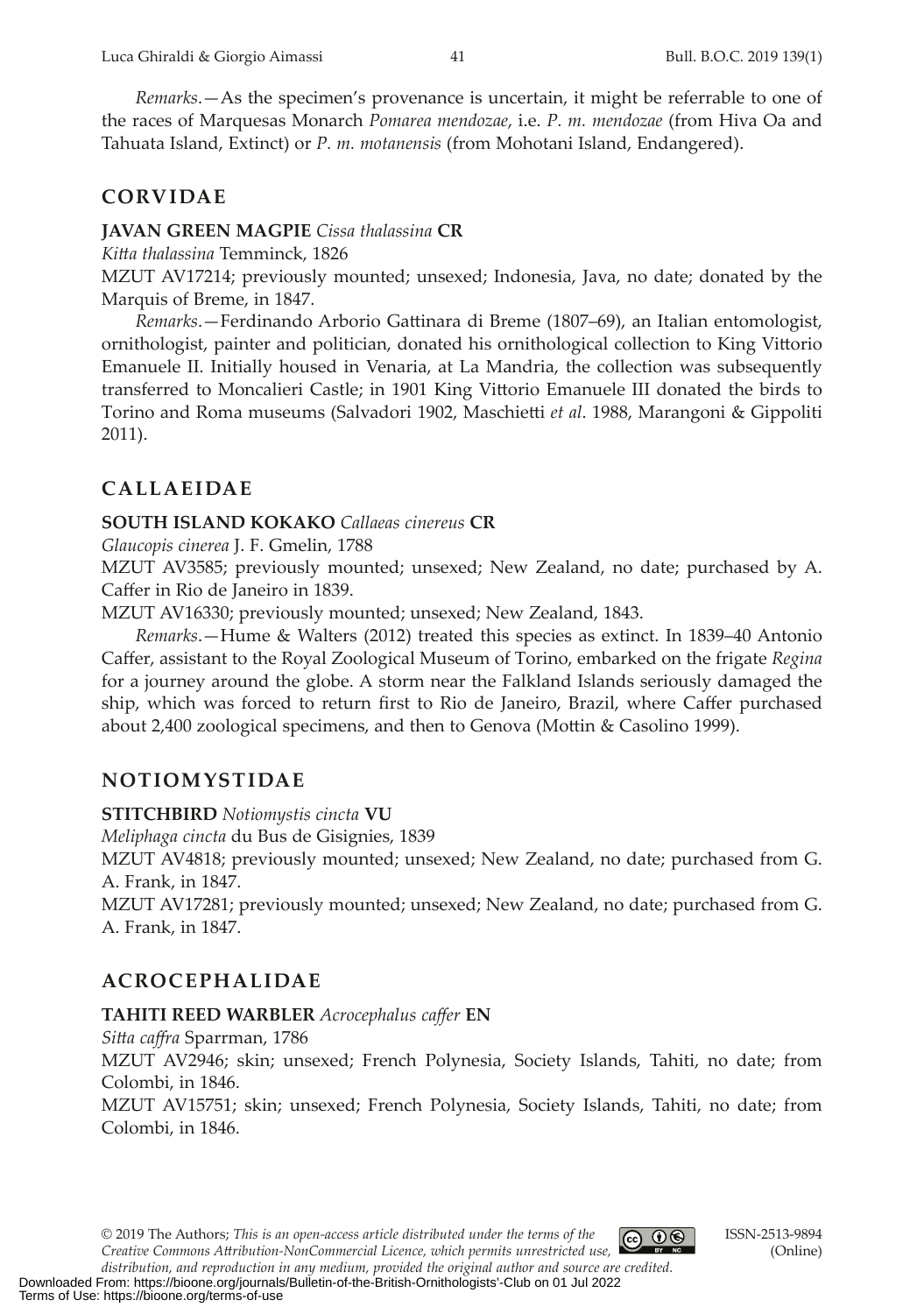# **PYCNONOTIDAE**

**MAURITIUS BULBUL** *Hypsipetes olivaceus* **VU**

*H*[*ypsipetes*]*. olivacea* Jardine & Selby, 1837

MZUT AV6261; previously mounted; adult male; Mauritius, 1867; purchased from Verreaux. MZUT AV6269; previously mounted; female; Mauritius, 1867; purchased from Verreaux.

*Remarks*.—These specimens were previously identifed as Reunion Bulbul *H. borbonicus*, but their mensural data and collecting locality clearly indicate *H. olivaceus*.

# **STURNIDAE**

### **BLACK-WINGED MYNA** *Acridotheres melanopterus* **CR**

*Gracula melanoptera* Daudin, 1800

MZUT AV18071; skin; unsexed; Indonesia, Java, Tangeran River, 24 March 1867; collected during the *Magenta* voyage.

MZUT AV18072; skin; unsexed; Indonesia, Java, Tangeran River, 24 March 1867; collected during the *Magenta* voyage.

MZUT AV18073; skin; unsexed; Indonesia, Java, Tangeran River, 24 March 1867; collected during the *Magenta* voyage.

*Remarks*.—The occurrence of this species near the Tangeran River (Jakarta) is mentioned by Giglioli (1876).

# **JAVAN PIED STARLING** *Gracupica jalla* **CR**

*Pastor jalla* Horsfeld, 1821

MZUT AV5904; skin; unsexed; Indonesia, 'Purmeran' Island (northern Java), 5 March 1867; collected during the *Magenta* voyage.

MZUT AV5905; skin; unsexed; Indonesia, 'Purmeran' Island (northern Java), 5 March 1867; collected during the *Magenta* voyage.

*Remarks*.—The species' presence on Pulo Purmeran, near Ornust Island, of Jakarta, which had a naval base to repair and equip ships, is mentioned by Giglioli (1876).

# **FRINGILLIDAE**

**AKIAPOLAAU** *Hemignathus wilsoni* **EN**

*Heterorhynchus wilsoni* Rothschild, 1893

MZUT AV11656; mount; male; USA, Hawaii, 1900; collected by R. C. L. Perkins.

### **AKOHEKOHE** *Palmeria dolei* **CR**

*Himatione dolei* S. B. Wilson, 1891

MZUT AV11653; mount; adult male; USA, Hawaii, Moloka'i Island (4,000–5,000 ft.), 22 September 1893; collected by R. C. L. Perkins.

*Remarks*.—The species still occurs on Maui in the Hawaiian Islands, but is extinct on Moloka'i, where the last record was in 1907 (BirdLife International 2018).

#### **Acknowledgements**

For their collaboration in the preparation of this work, we wish to thank: Jane Acred (Dept. of Zoology, Univ. of Cambridge, UK); Giovanni Boano (Museo Civico di Storia Naturale di Carmagnola); Alice Cibois (Muséum d'histoire naturelle de Genève, MHNG); Edward C. Dickinson (Aves Press Ltd.); Julian P. Hume (Natural History Museum, Tring); Ian McAllan (Macquarie University, Australia); Claudio Pulcher (Gruppo Piemontese Studi Ornitologici "F. A. Bonelli"); Mat Rayner (Auckland Museum); Luís Fábio Silveira (Museu de Zoologia da Universidade de São Paulo); and Franco Andreone, Elena Gaveti, Piergiuseppe Chiadò Fiorio and Marina Spini (Museo Regionale Scienze Naturali di Torino, MRSN). We are particularly grateful to Christophe Gouraud (Musée George Sand et de la Vallée Noire de La Châtre) and Paul Scofeld (Canterbury

© 2019 The Authors; *This is an open‐access article distributed under the terms of the* 



ISSN-2513-9894 (Online)

*Creative Commons Atribution-NonCommercial Licence, which permits unrestricted use, distribution, and reproduction in any medium, provided the original author and source are credited.* Downloaded From: https://bioone.org/journals/Bulletin-of-the-British-Ornithologists'-Club on 01 Jul 2022 Terms of Use: https://bioone.org/terms-of-use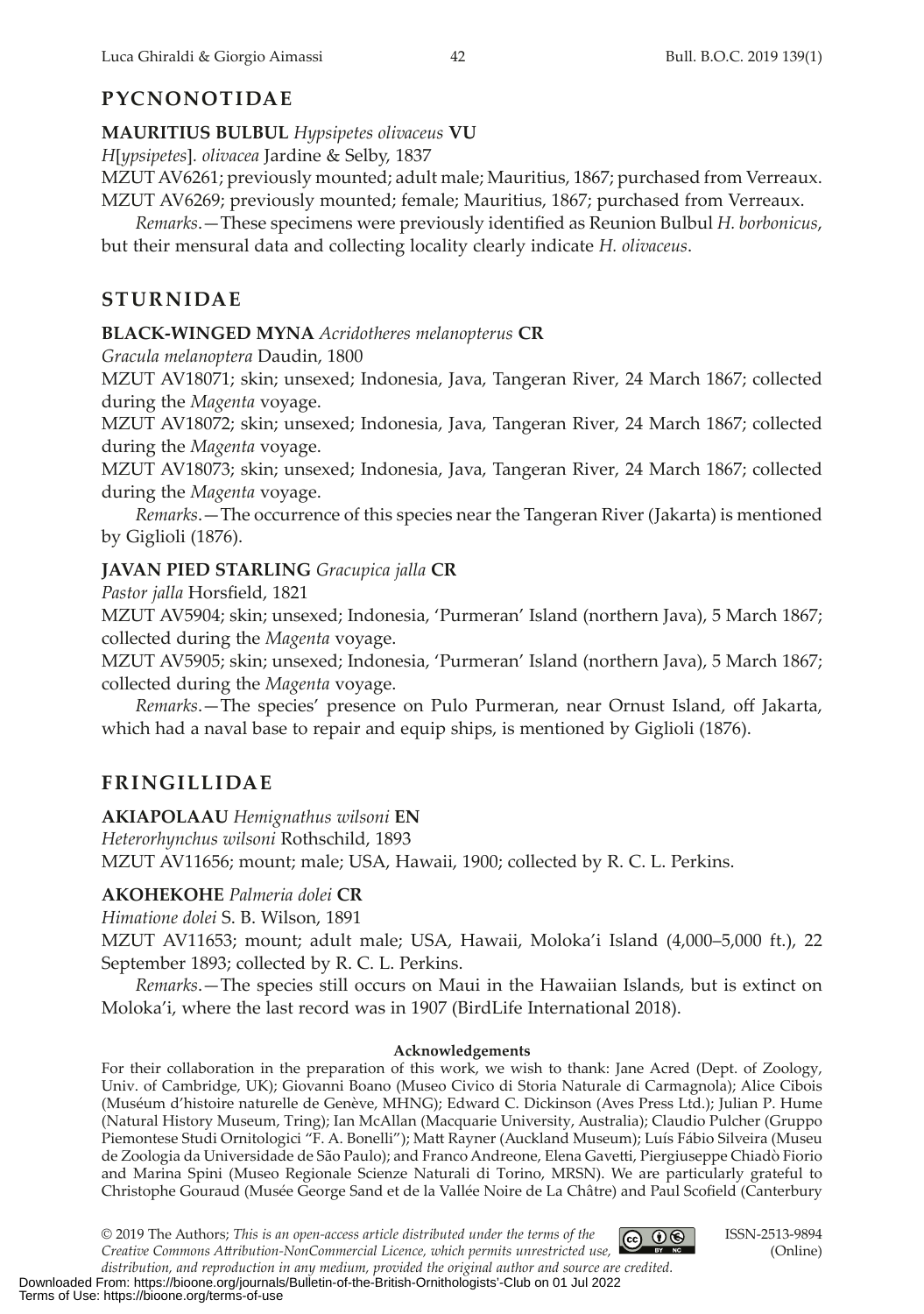Museum) who read a draft of this work and provided useful information and suggestions. Lastly, we thank Guy M. Kirwan for editorial assistance and our referees, Nigel Collar, Joanne Cooper and Robert Prŷs-Jones, for their improvements and suggestions.

References:

- Adams, M. P., Cooper, J. H. & Collar, N. J. 2003. Extinct and endangered ('E&E') birds: a proposed list for collection catalogues. *Bull. Brit. Orn. Cl*. 123A: 338–354.
- Andreone, F., Bartolozzi, L., Boano, G., Boero, F., Bologna, M. A., Bon, M., Bressi, N., Capula, M., Casale, A., Casiraghi, M., Chiozzi, G., Delfno, M., Doria, G., Durante, A., Ferrari, M., Gippoliti, S., Lanzinger, M., Latella, L., Maio, N., Marangoni, C., Mazzoti, S., Minelli, A., Muscio, G., Nicolosi, P., Pievani, T., Razzeti, E., Sabella, G., Valle, M., Vomero, V. & Zilli, A. 2014. Italian natural history museums on the verge of collapse? *ZooKeys* 456: 139–146.
- Anon. 1828. Premi della medaglia d'oro. Carlo Francesco Bonomi. *Biblioteca Ital*. 52. Presso la direzione del Giornale di Leteratura, Scienze ed Arti, Milano.
- Anon. 1873. Solenni onoranze funebri rese al Cav. Dot. Carlo Regnoli. *Il Risorgimento* 1(30).
- Anon. 1876. État des membres de la Société d'histoire naturelle de Toulouse. *Bull. Soc. Hist. Nat. Toulouse* 10: 5–10.
- Anon. 1877. Membres correspondants. *Bull. Soc. Étude Sci. Nat. Nîmes* 5: 4–6.
- Arcangeli, A. 1940. Enrico Festa. *Boll. Mus. Zool. Anatomia Comp. Regia Univ. Torino* 48(105): 1–16.
- Arrigoni degli Oddi, E. 1914. Notizie sull'Alca maggiore. *Riv. Ital. Orn*. 3: 1–3.
- ASUT. 2011. Catalogo della mostra '1861-2011. L'Università di Torino in 150 anni di Italia unita'. *Arch. Storico Univ. Torino*.
- Benson, C. W. 1972. Skins of extinct or near extinct birds in Cambridge. *Bull. Brit. Orn. Cl*. 92: 59–68.
- BirdLife International. 2018. The IUCN Red List of threatened species 2018-1. htp://www.iucnredlist.org/ (accessed 16 July 2018).
- Boev, Z. 2003. Specimens of extinct and threatened birds in the collections of the National Museum of Natural History in Sofa, Bulgaria. *Bull. Brit. Orn. Cl*. 123A: 234–245.
- Cooper, J. H. & Steinheimer, F. D. 2003. Why museums mater: report from the workshops 14–15 November 1999 'Increased co-operation between bird collections'. *Bull. Brit. Orn. Cl*. 123A: 355–360.
- Crocket, D. E. 1994. Rediscovery of Chatham Island Taiko *Pterodroma magentae*. *Notornis* (Suppl.) 41: 49–60.
- Daszkiewicz, P. 1997. La maison Verreaux au XIXe siècle à Paris, plaque tournante des collections naturalistes mondiales. *J. Agri. Trad. Bot. Appl*. 39: 111–129.
- Dickinson, E. C. 2011. *Annals and Magazine of Natural History* (1841-1967). P. 174 *in* Dickinson, E. C., Overstreet, L. K., Dowset, R. J. & Bruce, M. D. (eds.) *Priority! The dating of scientifc names in ornithology*. Aves Press, Northampton.
- Dickinson, E. C. & Christidis, L. (eds.) 2014. *The Howard and Moore complete checklist of the birds of the world*, vol. 2. Fourth edn. Aves Press, Eastbourne.
- Dickinson, E. C. & Remsen, J. V. (eds.) 2013. *The Howard and Moore complete checklist of the birds of the world*, vol. 1. Fourth edn. Aves Press, Eastbourne.
- Elter, O. 1986. *La collezione ornitologica del Museo di Zoologia dell'Università di Torino*. Mus. Reg. Sc. Nat., Cat. 8.
- Fatio, M. V. 1868a. Quelques mots sur les exemplaires de l'*Alca impennis*, oiseaux et œufs qui se trouvent en Suisse. *Bull. Soc. Orn. Suisse* 2: 73–79.

Fatio, M. V. 1868b. Liste des divers représentants de l'*Alca impennis* en Europe, oiseaux, squeletes et œufs. *Bull. Soc. Orn. Suisse* 2: 80–85.

Finsch, O. 1867. *Die Papageien*. Erster Bd. E. J. Brill, Leiden.

- Finsch, O. 1872. Description d'une nouvelle espèce de Perruche: *Trichoglossus Josefnae*, appartenant au sousgenre *Charmosyna*. *Ati Soc. Ital. Sci. Nat*. 15: 427–428.
- Fisher, C. T. 1981. Specimens of extinct, endangered or rare birds in the Merseyside County Museums, Liverpool. *Bull. Brit. Orn. Cl*. 101: 276–285.
- Fuller, E. 1999. *The Great Auk*. Privately published, Southborough.
- Giglioli, E. H. 1870. Nota intorno alla distribuzione della fauna vertebrata presa durante un viaggio intorno al globo. 1865-1868. *Boll. Soc. Geog. Ital*. 1870: 1–98.
- Giglioli, E. H. 1876. *Viaggio intorno al globo della R. pirocorveta italiana Magenta negli anni 1865-1868*. V. Maisner & Co., Milano.
- Gouraud, C. 2014. Extinct and endangered species and subspecies of birds in the Baillon Collection, La Châtre, France. *J. Natl. Mus. (Prague), Nat. Hist. Ser*. 183: 29–38.
- Gouraud, C., Chevrier, L. & Mearns, R. 2016. Charles and Emile Parzudaki: natural history dealers in nineteenth-century Paris. *Archiv. Nat. Hist*. 43: 76–89.
- Gray, G. R. 1845. Birds. Pp. 1–8 *in* Richardson, J. & Gray, J. E. (eds.) *The zoology of the voyage of H.M.S. Erebus* & Terror, under the command of Captain Sir James Clark Ross, R.N., F.R.S., during the years 1839 to 1843, pt. 8. Longman, London.
- Heaphy, C. 1880. Notes on Port Nicholson and the natives in 1839. *Trans. & Proc. New Zealand Inst*. 12: 32–39.

© 2019 The Authors; *This is an open‐access article distributed under the terms of the Creative Commons Atribution-NonCommercial Licence, which permits unrestricted use,* 



ISSN-2513-9894 (Online)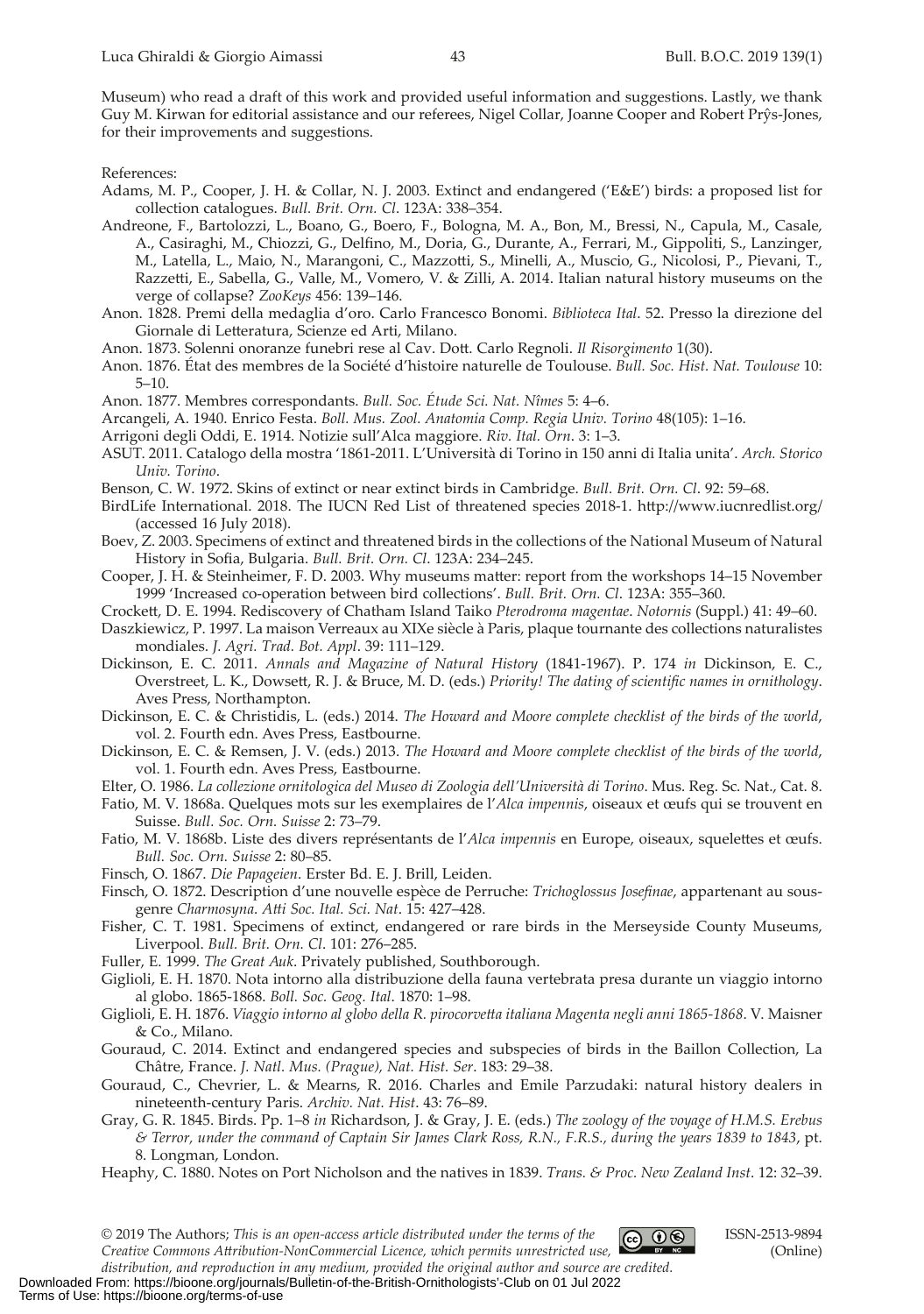- Hellmayr, C. E. & Conover, B. 1948. Catalogue of birds of the Americas and the adjacent islands, pt. 1(3). *Publ. Field Mus. Nat. Hist., Zool. Ser*. 13.
- Evenhuis, N. L. 2003. Publication and dating of the journals forming the *Annals and Magazine of Natural History* and the *Journal of Natural History*. *Zootaxa* 385: 1–68.
- Howes, C. A. 1969. A survey of extinct and nearly extinct birds in the Royal Albert Memorial Museum, Exeter. *Bull. Brit. Orn. Cl*. 89: 89–92.
- del Hoyo, J. & Collar, N. J. 2014. *HBW and BirdLife International illustrated checklist of the birds of the world*, vol. 1. Lynx Edicions, Barcelona.
- del Hoyo, J. & Collar, N. J. 2016. *HBW and BirdLife International illustrated checklist of the birds of the world*, vol. 2. Lynx Edicions, Barcelona.
- Hume, J. P. & Walters, M. 2012. *Extinct birds*. T. & A. D. Poyser, London.
- Imber, M. J., Tennyson, A. J. D., Taylor, G. A. & Johnston, P. 1998. A second intact specimen of the Chatham Island Taiko (*Pterodroma magentae*). *Notornis* 45: 247–254.
- Jansen, J. J. F. J. 2017. Towards the resolution of long-standing issues regarding birds collected during the Baudin expedition to Australia and Timor (1800–1804): specimens still present, and their importance to Australian ornithology. *J. Natl. Mus. (Prague), Nat. Hist. Ser*. 186: 51–84.
- Jansen, J. J. F. J. & van der Mije S. D. 2015. Review of the mounted skins and skulls of the extinct Falkland Islands wolf, *Dusicyon australis*, held in museum collections. *Archiv. Nat. Hist*. 42: 91–100.
- Jouanin, C. 1959. Les Emeus de l'expédition Baudin. *L'Oiseau & RFO* 29: 169–203.
- Jouanin, C. 1962. Inventaire des oiseaux éteint ou en voie d'extinction conservés au Museum de Paris. *Terre & Vie* 109: 257–301.
- Knox, A. G. & Walters, M. P. 1994. *Extinct and endangered birds in the collections of The Natural History Museum*. Brit. Orn. Cl. Occ. Publ. 1, Tring.
- Lawrence, H. A., Scofeld, R. P., Millar, C. D. & Lambert, D. M. 2008. DNA sequencing detects an additional museum specimen of the Chatham Island Taiko (*Pterodroma magentae*). *Notornis* 55: 216–218.
- Liebherr, J. K. & Polhemus, D. A. 1997. R. C. L. Perkins: 100 years of Hawaiian entomology. *Pacifc Sci*. 51: 343–355.
- Marangoni, C. & Gippoliti, S. 2011. I Savoia e la zoologia a Roma Capitale. *Boll. Mus. Comunali Roma* 25: 55–70.
- Mari, M. & Ansaloni, I. 2012. Vincenzo Ragazzi (1856-1929) medico esploratore, le sue collezioni naturalistiche nei musei modenesi. *Ati Soc. Natur. Matematici Modena* 143: 237–260.
- Maschieti, G., Muti, M. & Passerin d'Entrèves, P. 1988. *Serragli e menagerie in Piemonte nell'Otocento soto la Real Casa Savoia*. U. Allemandi & Co., Torino.
- Mathews, G. M. 1914. On the species and subspecies of the genus *Fregata*. *Austral Avian Rec*. 2: 117–121.
- Mathews, G. M. 1938. Zoology of the voyage of H.M.S. 'Erebus' and 'Terror'. *Ibis* 80: 760–761.
- Mazzoti, S. 2011. *Esploratori perduti. Storie dimenticate di naturalisti italiani di fne Otocento*. Codice Ed., Torino. Mearns, B. & Mearns, R. 1998. *The bird collectors*. Academic Press, San Diego.
- Mlíkovský, J. 2012. Extinct and nearly extinct birds in the collections of the National Museum, Prague, Czech Republic. *J. Natl. Mus. (Prague), Nat. Hist. Ser*. 181: 95–123.
- Mlíkovský, J. & Sutorová, H. 2010. Specimens of extinct and endangered birds in the Moravian Museum, Brno, Czech Republic. *Acta Mus. Moraviae, Sci. Biol*. 95: 137–142.
- Motin, J. S. & Casolino, E. 1999. *Italianos no Brasil. Contribuições na literatura e nas ciêncas séculos XIX e XX*. EDIPUCRS, Porto Alegre.
- Natale, G., Paparelli, A. & Garbari, F. 2006. Una letera di Giovanni Arcangeli su alcuni reperti botanici Precolombiani della Collezione Regnoli (Museo di Anatomia umana dell'Università di Pisa). *Ati Soc. Tosc. Sci. Nat. Mem., Ser. B* 113: 51–56.
- Nicolosi, P., Gallo, F., Beto, C., Bardelli, G., Chiozzi, G., Podestà, M., Scali, S., Pavia, M., Bovero, S., Calvini, M., Bergò, P. E., Pala, R. & Andreone, F. 2013. Vertebrati estinti e in via d'estinzione nei musei italiani di storia naturale: primi risultati del progeto 'VertEx'. *Mus. Sci. Mem*. 9: 69–74.
- Olson, S. L. & James, H. F. 1995. Nomenclature of the Hawaiian akialoas and nukupuus (Aves: Drepanidini). *Proc. Biol. Soc. Wash*. 108: 373–387.
- Perkins, R. G. L. 1893. Notes on collecting in Kona, Hawaii. *Ibis* 35: 101–112.
- Peters, J. L. 1937. *Check-list of birds of the world*, vol. 3. Harvard Univ. Press, Cambridge, MA.
- Peters, J. L. 1940. *Check-list of birds of the world*, vol. 4. Harvard Univ. Press, Cambridge, MA.
- Salvadori, T. 1880. *Ornitologia della Papuasia e delle Molucche*, pt. 1. Paravia, Torino.
- Salvadori, T. 1891. *Catalogue of the birds in the British Museum*, vol. 20. Trustees of the Brit. Mus., London.
- Salvadori, T. 1894. Viaggio del Dr. Elio Modigliani nelle Isole Mentawei catalogo di una collezione di uccelli di Si-Pora. *Ann. Mus. Civico Storia Nat. Genova* 34: 588–601.
- Salvadori, T. 1895. *Catalogue of the birds in the British Museum*, vol. 27. Trustees of the Brit. Mus., London.
- Salvadori, T. 1900. On some additional species of parrots of the genus *Pyrrhura*. *Ibis* 42: 667–674.
- Salvadori, T. 1902. Leter to the Editors. *Ibis* 44: 523–524.

Salvadori, T. 1915. Notizie storiche intorno alla collezione ornitologica del Museo di Torino. *Mem. della R. Accad. Sci. Torino* (2)65: 1–49.

© 2019 The Authors; *This is an open‐access article distributed under the terms of the Creative Commons Atribution-NonCommercial Licence, which permits unrestricted use,* 



ISSN-2513-9894 (Online)

*distribution, and reproduction in any medium, provided the original author and source are credited.* Downloaded From: https://bioone.org/journals/Bulletin-of-the-British-Ornithologists'-Club on 01 Jul 2022 Terms of Use: https://bioone.org/terms-of-use